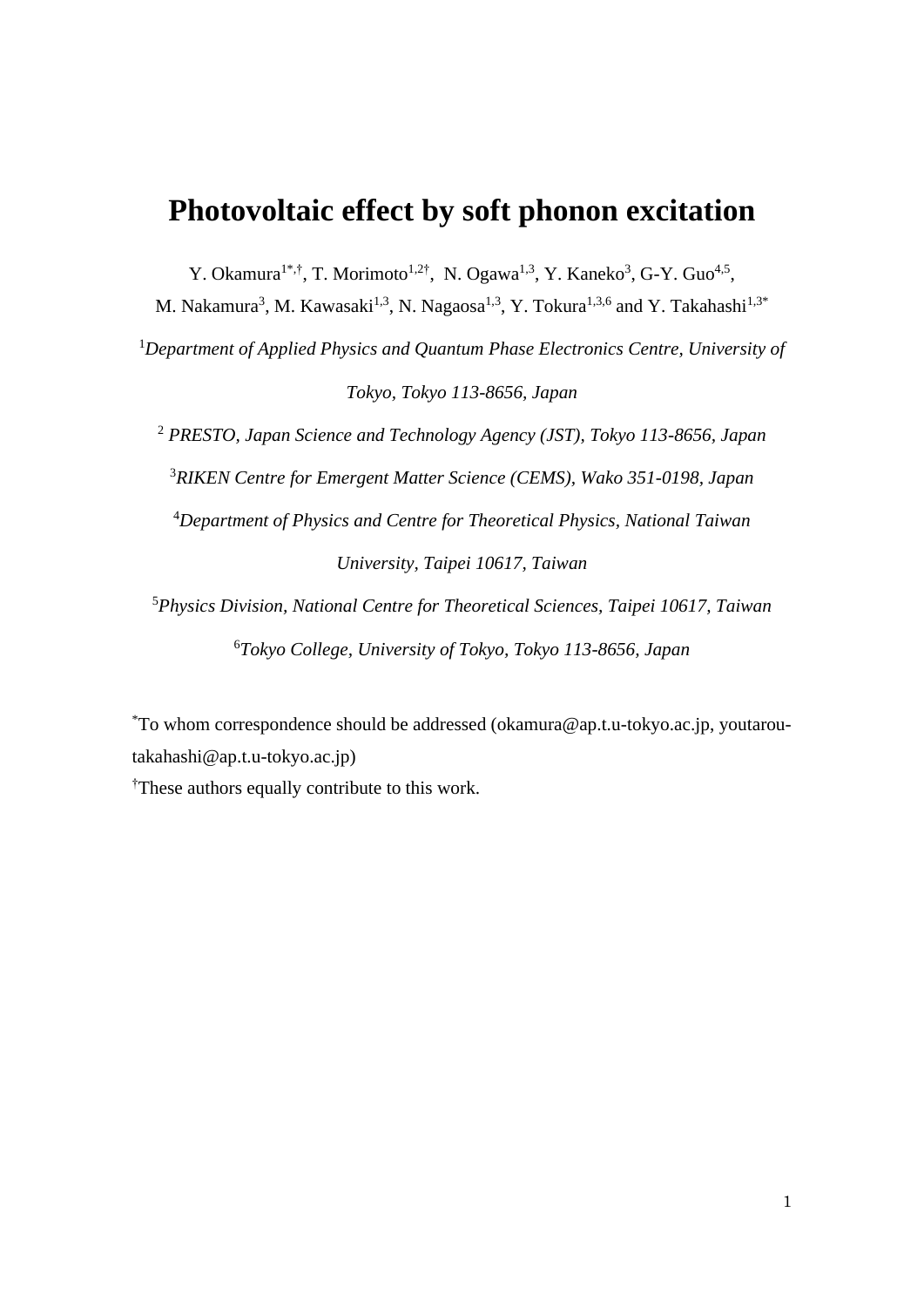**Photodetection is an indispensable function of optoelectronic devices in modern communication and sensing systems<sup>1</sup> . Contrary to the near-infrared/visible regions, the fast and sensitive photodetectors operated at room temperature for the farinfrared/terahertz regions are not well developed despite a possibly vast range of applications2-4 . The bulk photovoltaic effect (BPVE) in single-phase noncentrosymmetric materials based on the shift current mechanism enables lessdissipative energy conversion endowed with instantaneous responsivity owing to the quantum-mechanical geometric phase of electronic states5-17 . Nevertheless, the small-band-gap material for the low-energy BPVE inevitably suffers from the thermal noise due to the intrinsically high conductivity. Here, we demonstrate the shift current induced by soft-phonon excitations without creation of electron-hole pairs in the archetypal ferroelectric BaTiO<sup>3</sup> by using the terahertz light, whose energy scale is three orders of magnitude smaller than the electronic band gap. At and above room temperature, we observe appreciable photocurrents caused by the soft-phonon excitation as large as that for electronic excitation and their strong phonon-mode dependence. The observed phonon-driven BPVE can be well accounted for by the shift current model considering the electron-phonon coupling in the displacement-type ferroelectrics as supported by the first-principles calculation. Our findings establish the efficient quantum BPVE arising from lowenergy elementary excitations, suggesting the novel principle for the highperformance terahertz photodetectors.**

In the past decade, the essential role of the electronic topology characterized by the geometric phase (Berry phase) has been recognized for various classes of electromagnetic phenomena in crystalline solids<sup>18</sup>. In addition to the most established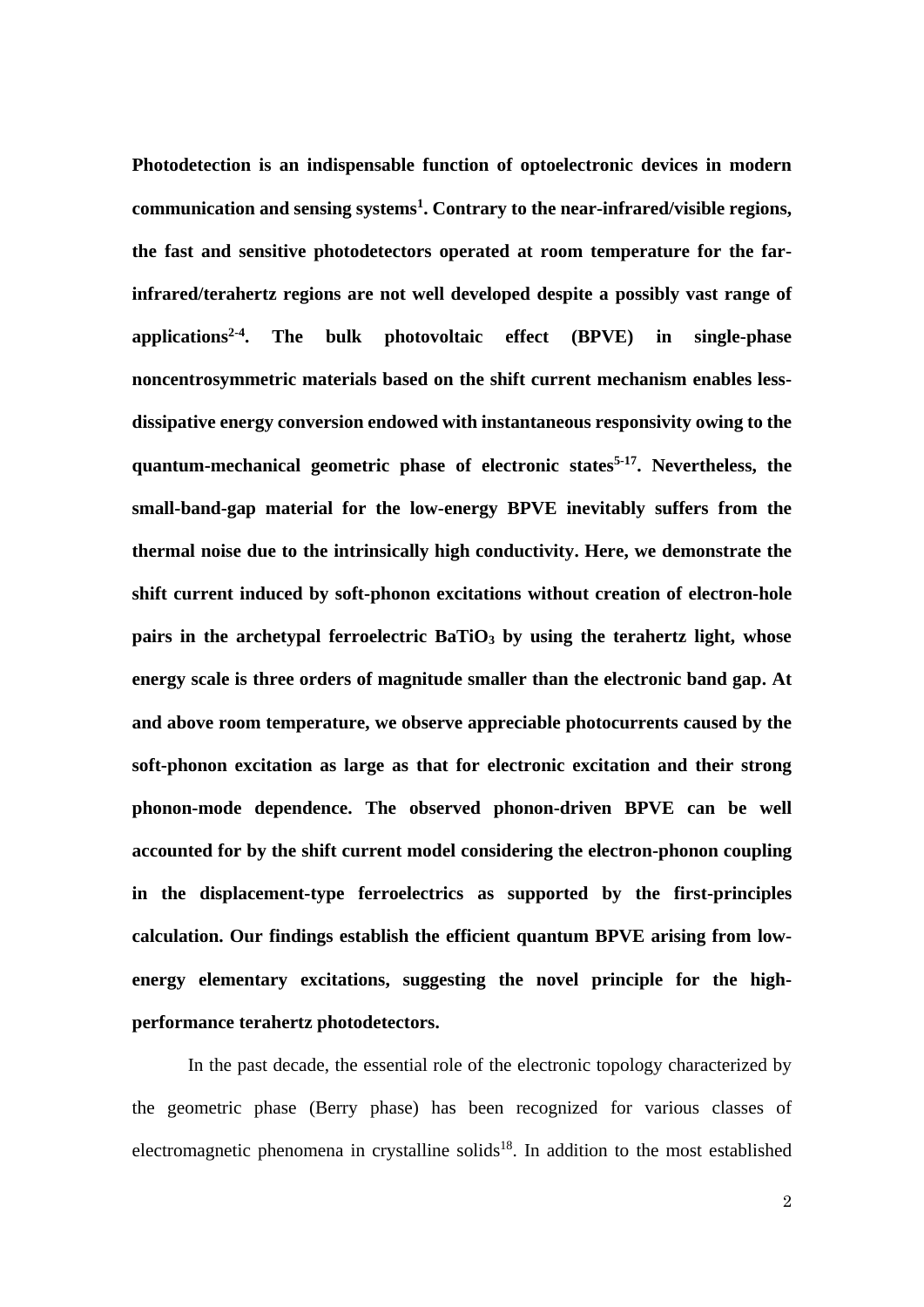framework for the intrinsic anomalous Hall effect in the systems without time reversal symmetry<sup>19</sup>, the recent extensive theoretical studies reveal the geometrical nature of nonlinear optical effects in the systems without inversion symmetry including polar or ferroelectric materials<sup>5,20-23</sup>. The shift current is one such mechanism of the BPVE arising from the quantum geometric phase and can be the promising principle for the solar cell and photodetector<sup>9</sup>. The interband optical transition induces the shift of the electronic wave packet in real space, i.e., shift vector composed of the Berry connections of valence and conduction bands involved in the optical transition, leading to the steady-state photocurrent without external bias. The BPVE by shift current is driven by the geometric nature of the Bloch wavefunctions and is essentially different from the transport current, producing the less-dissipative energy flow with almost instantaneous response. The shift current response is generated within the light illumination place and never dependent of the defect density of the material and therefore the mobility of the photocarrier<sup>16,17</sup>. This is contrasted to the widely used *p*-*n* junction, where the photocarriers travel to the electrodes via drift-diffusive transport induced by the built-in potential.

The modern theory of ferroelectricity is closely relevant to the intuitive picture of the shift current addressed in this work. The ferroelectric polarization is generally composed of the asymmetry of the valence electronic wavefunction in addition to the displacement of the ions. The former electronic polarization is formulated by the Berry phase of the valence bands, whose change upon the interband transition is responsible for the shift vector<sup>23-25</sup>. Recent experimental and theoretical studies have indeed demonstrated the large shift current response in various classes of materials hosting the large electronic polarization<sup>6,7,9,11-13,16,17</sup>. The direct connection between the electronic polarization and shift current indicates that the shift current generation can be driven by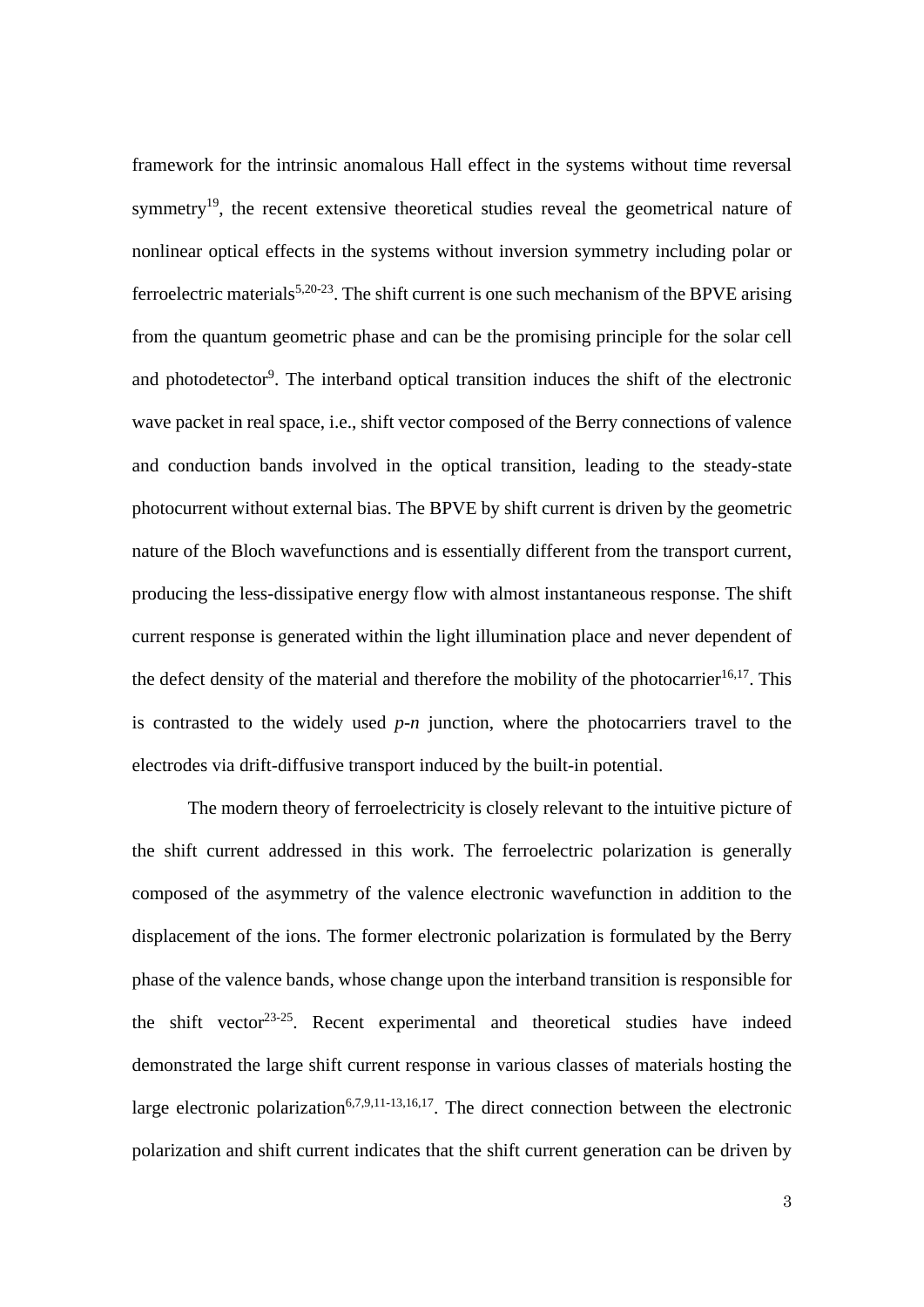any excitation that is coupled with the electronic states and is able to modulate the electronic polarization, including low-energy elementary excitations<sup>26,27</sup>. Note, however, that the usual polarization current cannot be the direct current (DC) in sharp contrast to the shift current studied here. This prospective photocurrent mechanism does not require the electronic interband transition contrary to many other photovoltaic mechanisms, leading to the unprecedented low-energy photodetection, while its feasibility has never been examined.

Here we exploit the soft-phonon excitation in displacive-type ferroelectrics to realize this idea. The soft phonon has the same deformation pattern as the ferroelectric state; the softening of phonon frequency is accompanied by enhancement of oscillator strength, which is transferred from the electronic excitation. Therefore, the direct excitation of the soft phonons by the terahertz light modulates the electronic polarization as well, producing the shift current without creation of electron-hole pairs. On this basis, we targeted a ferroelectric BaTiO<sub>3</sub>, which is known to host the sizable electronic polarization<sup>28,29</sup> and the strong soft-phonon excitations in terahertz region (< 15 meV)<sup>30-</sup> 32 .

The paraelectric cubic structure of the perovskite-type BaTiO<sub>3</sub> turns into the ferroelectric tetragonal structure below  $T_c \sim 390$  K (Fig. 1a) with the spontaneous polarization along the *c* axis (Fig. 1b), and further successive transitions occur at  $\sim 280$ K (into orthorhombic phase) and at  $\sim$  190 K (into rhombohedral phase). In the tetragonal phase, two distinct phonon excitations associated with the ferroelectricity are observed in the terahertz spectra (Fig. 1c and  $1d$ )<sup>30-32</sup>. The unfrozen optical phonon in tetragonal phase (Slater mode), which is associated with the displacement-type transition, has polarization perpendicular to the ferroelectric polarization (||*a*). In addition, reflecting the coexistence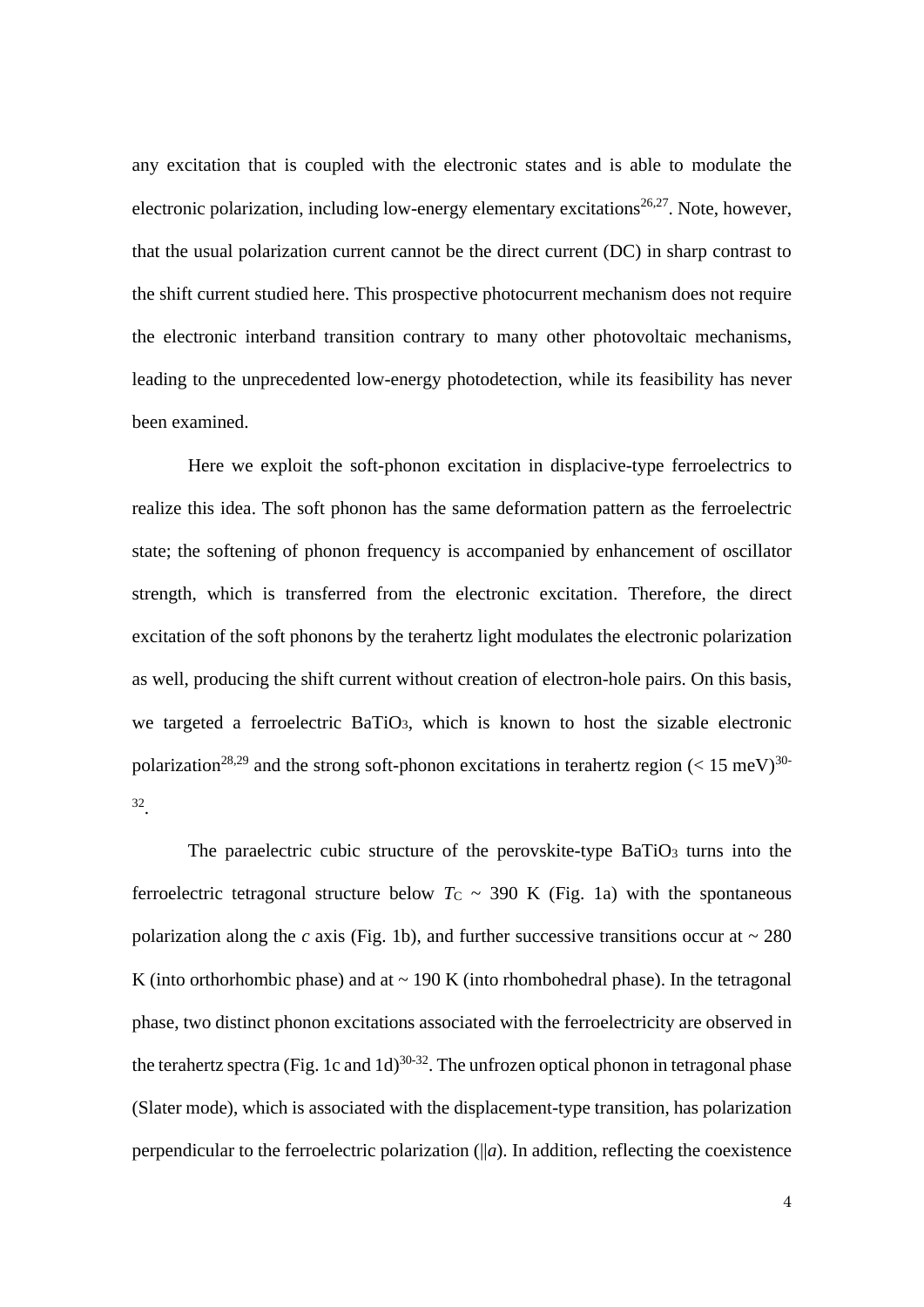of order-disorder-type transition nature, the fluctuation of arrangement of electric dipoles gives rise to the relaxational mode polarized along the  $c$  axis. BaTiO<sub>3</sub> is transparent below the large band gap energy  $\sim 3.2$  eV except for the infrared optical phonon excitations (Fig. 1e), being consistent with its highly insulating nature. We note that the BPVE for the interband transition in ultraviolet region has been extensively studied in this material<sup>6,33-</sup> <sup>37</sup>. The photocurrent action spectra reported in the seminal work have been recently reproduced by the first-principles calculations<sup>6</sup>, suggesting the dominant role of the shift current mechanism for the BPVE.

To pursue the phonon-driven shift current, we measured the photocurrent induced by the terahertz pulse focused on the centre of the sample, away from the metal contacts (Fig. 1f and 2a; see also Methods). We note that the shift current is generated only within the illumination place but can flow into the electrodes via the capacitive coupling in case of the pulse excitation<sup>12,16</sup>. The linearly polarized terahertz light, whose centre photon energy and bandwidth are both  $\sim$  4 meV (Fig. 1f), is suitable for the resonant excitation of two types of soft phonons. The BPVE is generally described by the second-order nonlinear optical conductivity tensor  $\sigma^{(2)}$ . On the basis of the symmetry consideration, the *zzz* ( $\sigma^{(2)}$ <sub>zzz</sub>) and *zxx* ( $\sigma^{(2)}$ <sub>zxx</sub>) components of the  $\sigma^{(2)}$  are allowed in the tetragonal phase (see Fig. 1a for the coordinates); here we define  $j_i = \sigma^{(2)}{}_{ijk}(\omega)E_jE_k$ , where  $j_i$  and  $E_j$  represent the photocurrent density along the *i* axis and electric field of light along the *j* axis, respectively. Accordingly, the  $\sigma^{(2)}_{zzz}$  and  $\sigma^{(2)}_{zx}$  describe the photocurrent responses upon the relaxational mode for  $E||z(c)$  and upon the Slater mode for  $E||x(a)$ , respectively.

For the both cases, we observed appreciable zero-bias photocurrent pulses in the single-domain ferroelectric states at room temperature (Fig. 2b and 2c). The signs of the photocurrents are totally reversed by the reversal of the ferroelectric polarization (red and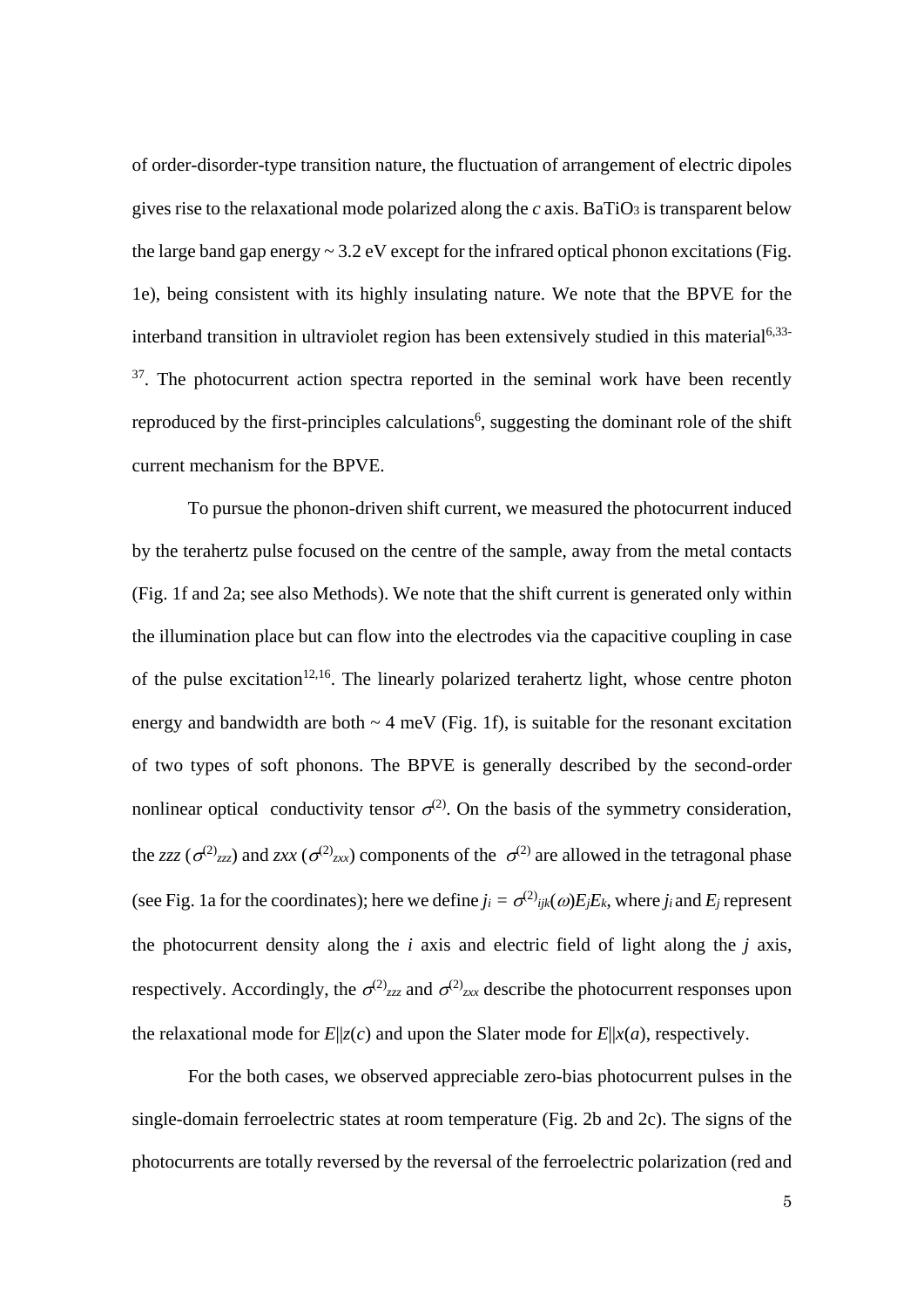blue curves in Fig. 2b; magenta and light blue curves in Fig. 2c). These signals are gradually enhanced with increasing the temperature and disappear in the centrosymmetric paraelectric phase (Fig. 2d), while the strong soft phonon excitations exist in terahertz region even above the  $T<sub>C</sub><sup>30,32</sup>$ . We note that the photocurrent signal is least observed for the multi-domain state with no net polarization (*P*) after zero field cooling (gray curve in Fig. 2b). Therefore, it is concluded that the observation of photocurrents is produced by the inversion symmetry breaking of the bulk crystal. The magnitude of the photocurrent is proportional to the square of the terahertz electric field (Fig. 2e), in accord with the second-order nonlinear effect described by  $\sigma^{(2)}$ <sub>ijk</sub>. We also found that the lightpolarization dependence of the photocurrent shows the sine-wave-like behaviour (Extended Data Fig. 1), which confirms the tensorial nature of  $\sigma^{(2)}$  and is consistent with the point group of BaTiO<sub>3</sub> at room temperature (4*mm*). All these results manifest the presence of the BPVE without interband transition, i.e., the phonon-driven terahertz shift current.

This scenario is corroborated by the following two observations: First, as seen in Fig. 2f, we observed the sharp photocurrent pulse only during the irradiation of the terahertz-light pulse. The time integral of the photocurrent shows the step-function-like behaviour, which persists without discernible decay or increase (orange curve in Fig. 2f). This observation is consistent with the fact that the shift current is the steady-state photocurrent during the light irradiation with nonvanishing integrated current. This is in contrast to the transient pyroelectric current induced by the instantaneous light-induced heating with zero integrated current in total (for more details of the transient pyroelectric current, see Extended Data Fig. 2 and Methods). The other important observation is that the photocurrent signal is independent of the external bias voltage (Fig. 2g), indicating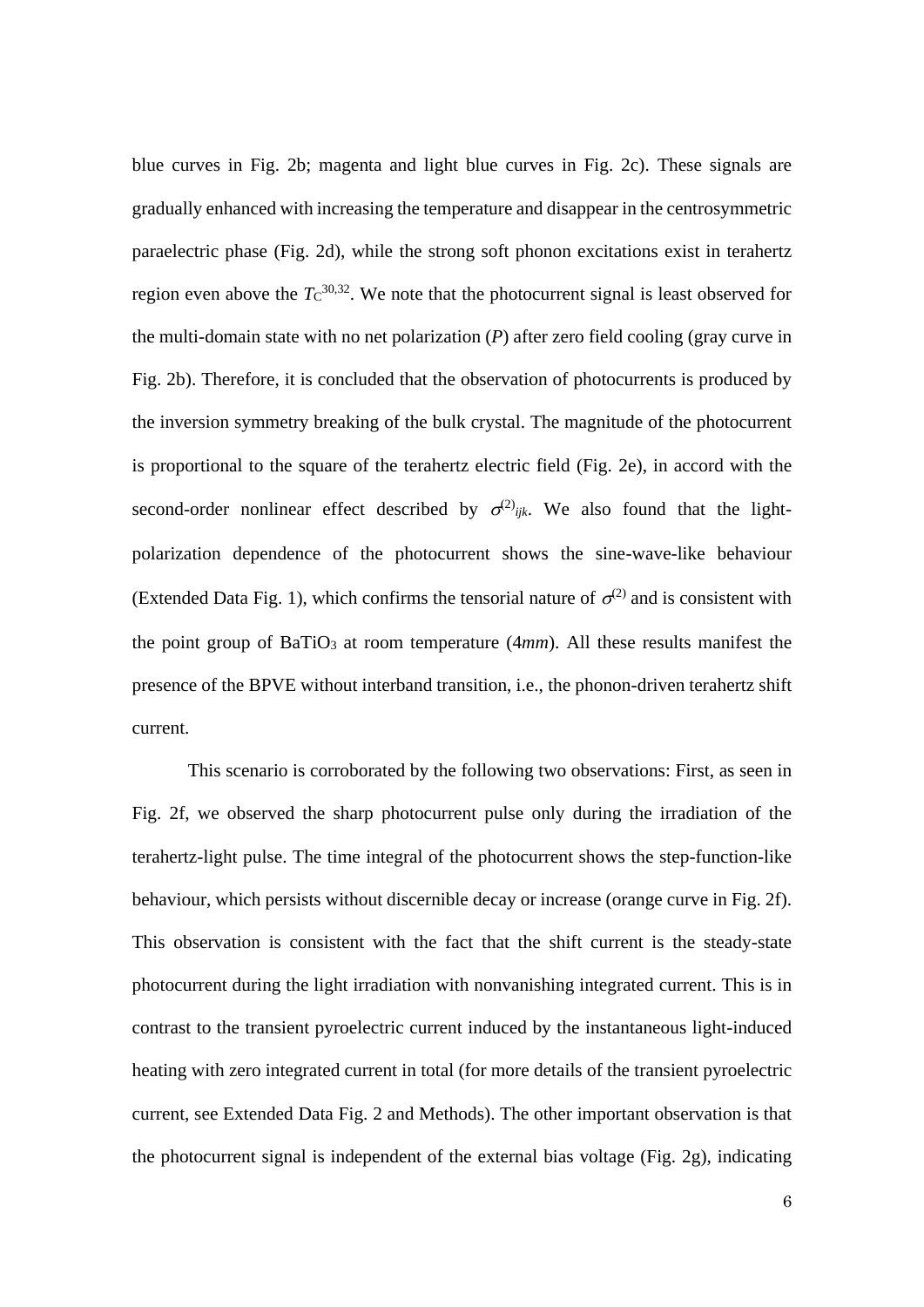that the open circuit voltage is larger than 600 V/cm. Since the open circuit voltage is at most 80 V/cm for the above-band-gap excitation<sup>34</sup>, this large open circuit voltage demonstrates the absence of mobile photocarriers generated by the terahertz field. Thus, the diffusive charge transport in the photocurrent generation can be excluded for this terahertz photocurrent generation, as expected for the phonon-driven shift current.

The clear phonon-mode dependence is observed in the nonlinear optical conductivity, which is directly connected to the shift vector<sup>20</sup>. We note that the duration of the original photocurrent pulse induced inside the material should be comparable to that of the irradiated terahertz pulse  $(-1)$  ps) due to the instantaneous response expected for the shift current mechanism. However, the electrical circuit used for the ultrafast photocurrent detection inevitably causes the attenuation and broadening of current pulses to  $\sim$  5 ns, making the quantitative estimation of  $\sigma$ <sup>(2)</sup> difficult. Thus, here we introduce the alternative quantity  $\alpha_j J^P_i/I_{\text{abs}}$ , which is proportional to the nonlinear optical conductivity  $\sigma^{(2)}_{ijj}$  (for more details, see Methods);  $\alpha_j$ ,  $J^P_i$  and  $I_{\text{abs}}$  represent the absorption coefficient for the light polarization along the *j* axis, the peak value of pulsed photocurrent flowing along the  $i$  axis  $J_i(t)$ , and the absorbed light power, respectively. In terahertz region, the *zxx* component (Slater mode,  $\alpha_x J^P$ <sub>*z*</sub>/*I*<sub>abs</sub>) is ~ 24 times larger than the *zzz* one (relaxational mode,  $\alpha_z J^P_z/I_{\text{abs}}$ ) (Fig. 3a), demonstrating the strong phonon-mode dependence of the  $\sigma^{(2)}$ . In contrast, the electronic excitations show the relatively isotropic  $\sigma^{(2)}$  spectra, whose magnitudes are comparable to that of the *zxx* component (Slater mode) for the phonon excitation (Fig. 3b; see also Extended Data Fig. 3). Accordingly, the Slater mode gives rise to the shift current as large as the interband optical transitions.

We also evaluated the Glass coefficient in a similar manner<sup>38</sup>; it represents the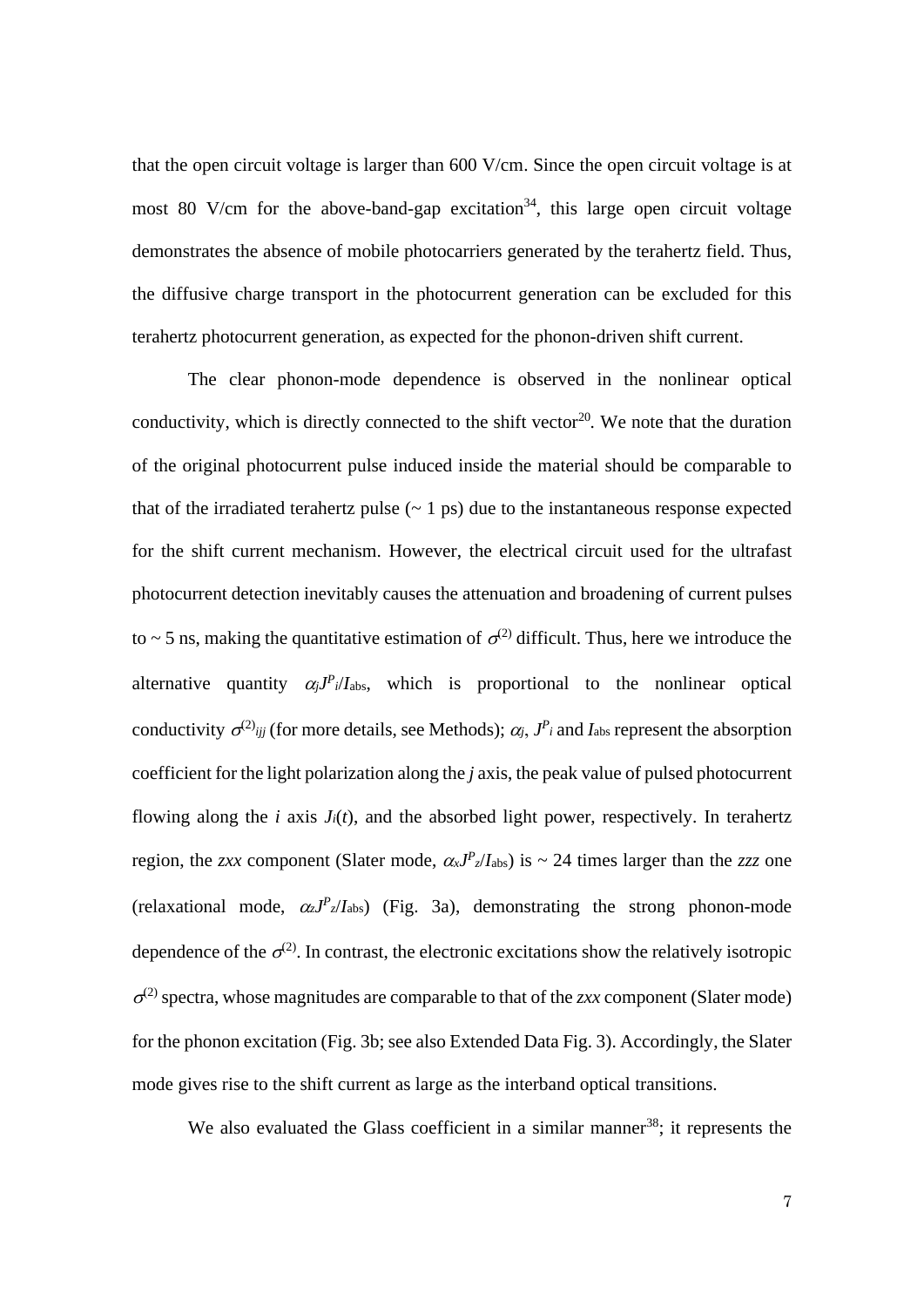photocurrent divided by the absorbed light power, which can be quantified by  $J^P$ <sub>i</sub>/I<sub>abs</sub> (see also Methods). On the basis of Extended Data Fig. 4, the Glass coefficients for the two soft phonon modes are found to be comparable to those for the electronic excitations in BaTiO<sub>3</sub>. The Glass coefficient of this material in the ultraviolet region is known to be relatively large among other known compounds<sup>14</sup>, indicating the high efficiency of the phonon-driven shift current.

To understand the mechanism of phonon-driven shift current, we develop the theoretical framework (for more details, see Supplementary Note 1). We consider the Rice-Mele model, which is a famous one-dimensional model for ferroelectrics<sup>23</sup>. By taking into account the electron-phonon coupling with strength of *g*, we derive the nonlinear optical conductivity  $\sigma^{(2)}$  for the shift current upon the phonon excitation with resonance energy  $E_{ph}$  using the diagrammatic technique<sup>39</sup>. The magnitude of  $\sigma^{(2)}$  is scaled by square of the strength of the electron-phonon coupling  $g^2$  and inverse phonon energy  $1/E_{\text{ph}}$ ;  $\sigma^{(2)} \propto g^2/E_{\text{ph}}$  (see Eq. (S2) of Supplementary Note 1 for explicit expression). Therefore, the intrinsically small energy of soft phonon should enhance the  $\sigma^{(2)}$  upon the phonon excitation, rationalizing the large phonon-driven shift current comparable to the electronic shift current. This minimal theoretical analysis also explains the phonon-mode dependence of  $\sigma^{(2)}$ . The nonlinear conductivity can be rewritten as,  $\sigma^{(2)} = \frac{e}{E}$  $\frac{e}{E_{\text{ph}}} \sigma^{(1)} R$  with using the linear optical conductivity  $\sigma^{(1)}$  and the shift vector *R* representing real-space shift of the electronic wavefunction for the phonon excitation. The magnitude of  $\sigma^{(1)}$  for the Slater mode is  $\sim$  70 times larger than that for the relaxational mode at  $\sim$  4 meV. If these modes have comparable shift vector *R*, this accounts for the strong anisotropy of  $\sigma^{(2)}$  as experimentally observed.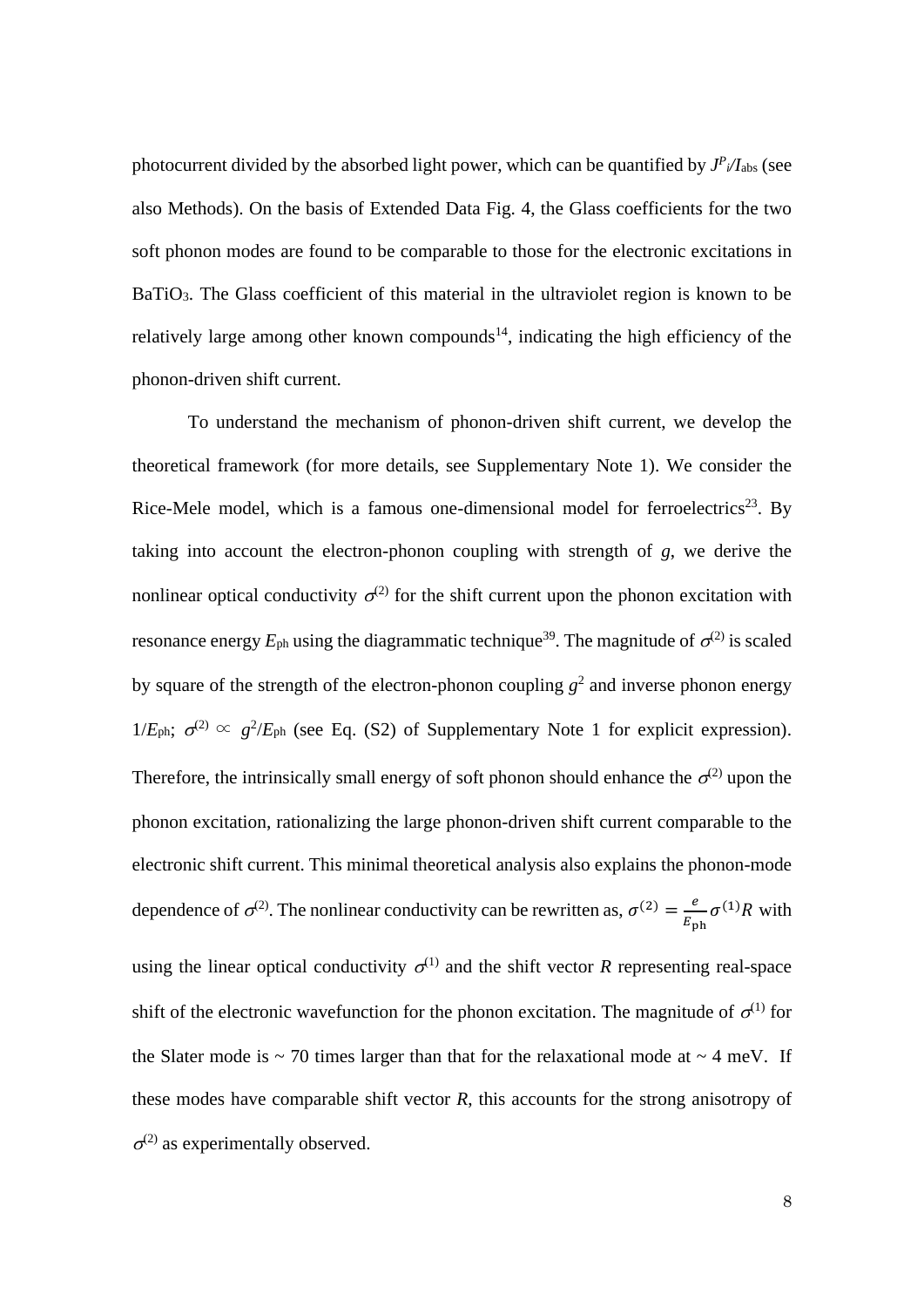On the basis of the formalism established here, we calculate the  $\sigma^{(2)}_{x}$  due to the Slater mode using the density functional theory (for the details, see Supplementary Note 2). The magnitude of the  $\sigma^{(2)}_{zxx}$  due to the Slater mode is comparable to or larger than that of the electronic excitation near the band gap and the sign of the  $\sigma^{(2)}_{z}$  is opposite to that of the electric polarization direction (Fig. 4). These facts reasonably explain the experimental observation, which corroborates the shift current origin of terahertz photocurrent.

Photodetection of the terahertz/far-infrared light is relevant to a variety of applications including sensing, imaging and communication. The conventional lowenergy photodetection relies either on the photocarrier generation in the small-band-gap materials or on the photo-induced thermalization of the systems<sup>2</sup>, which usually cannot ensure both high-speed and low-noise responses at room temperature simultaneously. In this context, the phonon-driven shift current can realize both almost instantaneous response and significant reduction of the thermal noise due to the absence of conduction carriers even at room temperature. Our present work proves the phonon-driven shift current without creation of real electron-hole pairs, which demonstrates the crucial importance of the geometrical nature of inversion-broken materials for the efficient photocurrent generation. The phonon excitation may be strongly coupled to the topological electronic structure in particular materials, which will open up a new avenue to control the topological nature of matter $40,41$ . These findings lead to the novel principle for the high-performance low-energy photodetectors operated irrespective of the band gap and even stimulate the further research for hitherto unexplored topological quantum phenomena with promising functionality.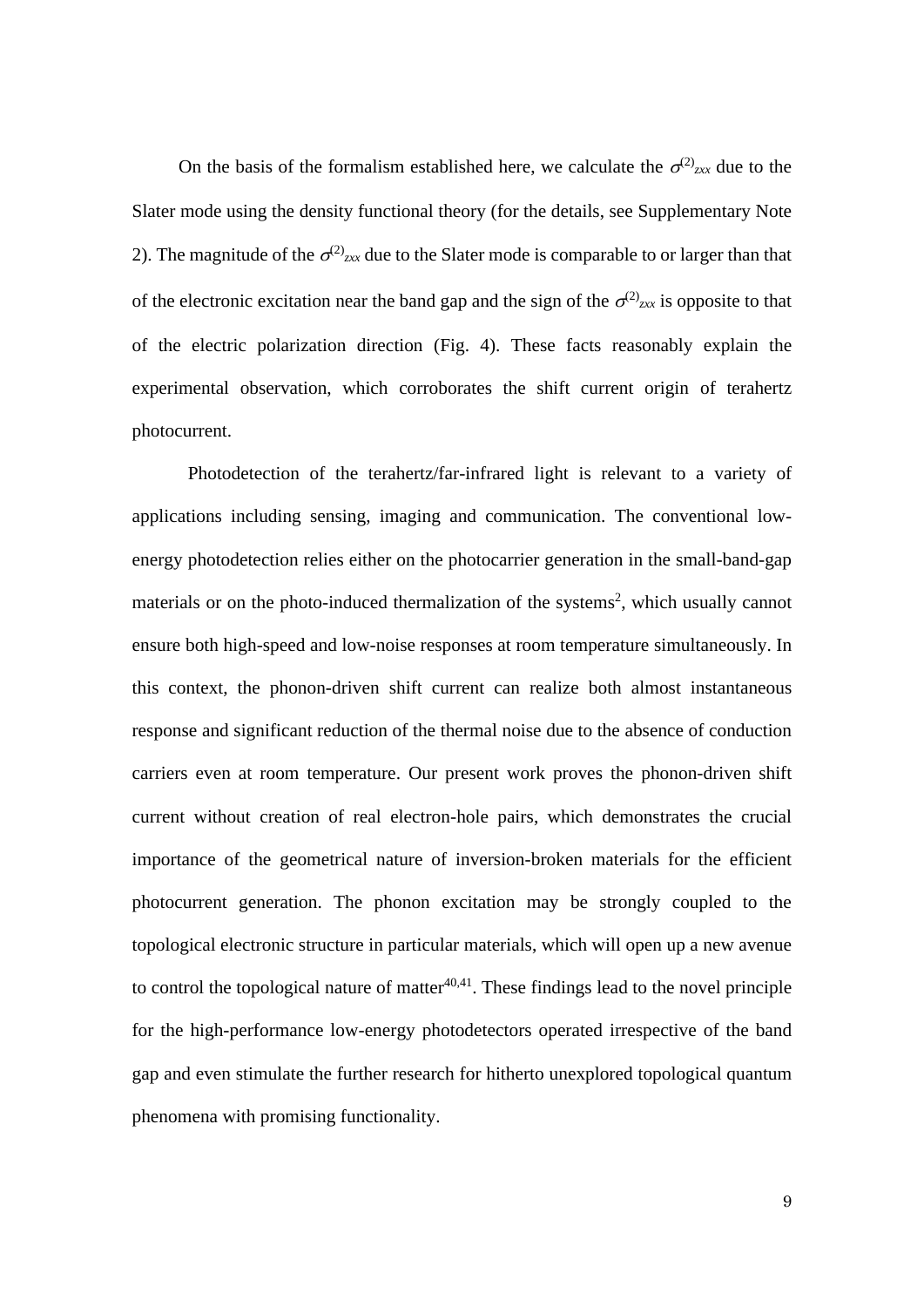#### **References**

- 1. Rogalski, A. Progress in focal plane array technologies. *Prog. Quant. Electron.* **36,** 342-473 (2012).
- 2. Liu, J., Xia, F., Xiao, D., Abajo, F. J. G. de, & Sun, D. Semimetals for highperformance photodetection. *Nat. Mater.* **19,** 830-837 (2020).
- 3. Ma, Q., Grushin, A. G. & Burch, K. S. Topology and geometry under the nonlinear electromagnetic spotlight. *Nat. Mater.* (2021). https://doi.org/10.1038/s41563-021- 00992-7
- 4. Koppens, F. H. L. *et al*. Photodetectors based on graphene, other two-dimensional materials and hybrid systems. *Nat. Nanotechnol*. **9,** 780-793 (2014).
- 5. Sturman, B. I. & Fridkin, V. M. The Photovoltaic and photorefractive effects in noncentrosymmetric materials. *Gordon and Beach Science Publishers, Philadelphia* (1992).
- 6. Young, S. M. *et al*. First principles calculation of the shift current photovoltaic effect in ferroelectrics. *Phys. Rev. Lett.* **109,** 116601 (2012).
- 7. Daranciang, D. *et al*. Ultrafast photovoltaic response in ferroelectric nanolayers. *Phys. Rev. Lett.* **108,** 087601 (2012).
- 8. Grinberg, I. *et al*. Perovskite oxides for visible-light-absorbing ferroelectric and photovoltaic materials. *Nature* **503,** 509-512 (2013).
- 9. Tan, L. Z. *et al*. Shift current bulk photovoltaic effect in polar materials-hybrid and oxide perovskites and beyond. *npj Computaional Materials* **2,** 16026 (2016).
- 10. Braun, L. *et al*. Ultrafast photocurrents at the surface of the three-dimensional topological insulator Bi2Se3. *Nat. Commun.* **7,** 13259 (2016).
- 11. Nakamura, M. *et al*. Shift current photovoltaic effect in a ferroelectric charge-transfer complex. *Nat. Commun.* **8,** 281 (2017).
- 12. Ogawa, N., Sotome, M., Kaneko, Y., Ogino, M., & Tokura, Y. *Phys. Rev. B* **96,** 241203 (2017).
- 13. Gong, S-J., Zheng., F. & Rappe, A. M. Phonon influence on bulk photovoltaic effect in the ferroelectric semiconductor GeTe. *Phys. Rev. Lett.* **121,** 017402 (2018).
- 14. Osterhoudt, G. B. *et al*. Colossal mid-infrared bulk photovoltaic effect in a type-I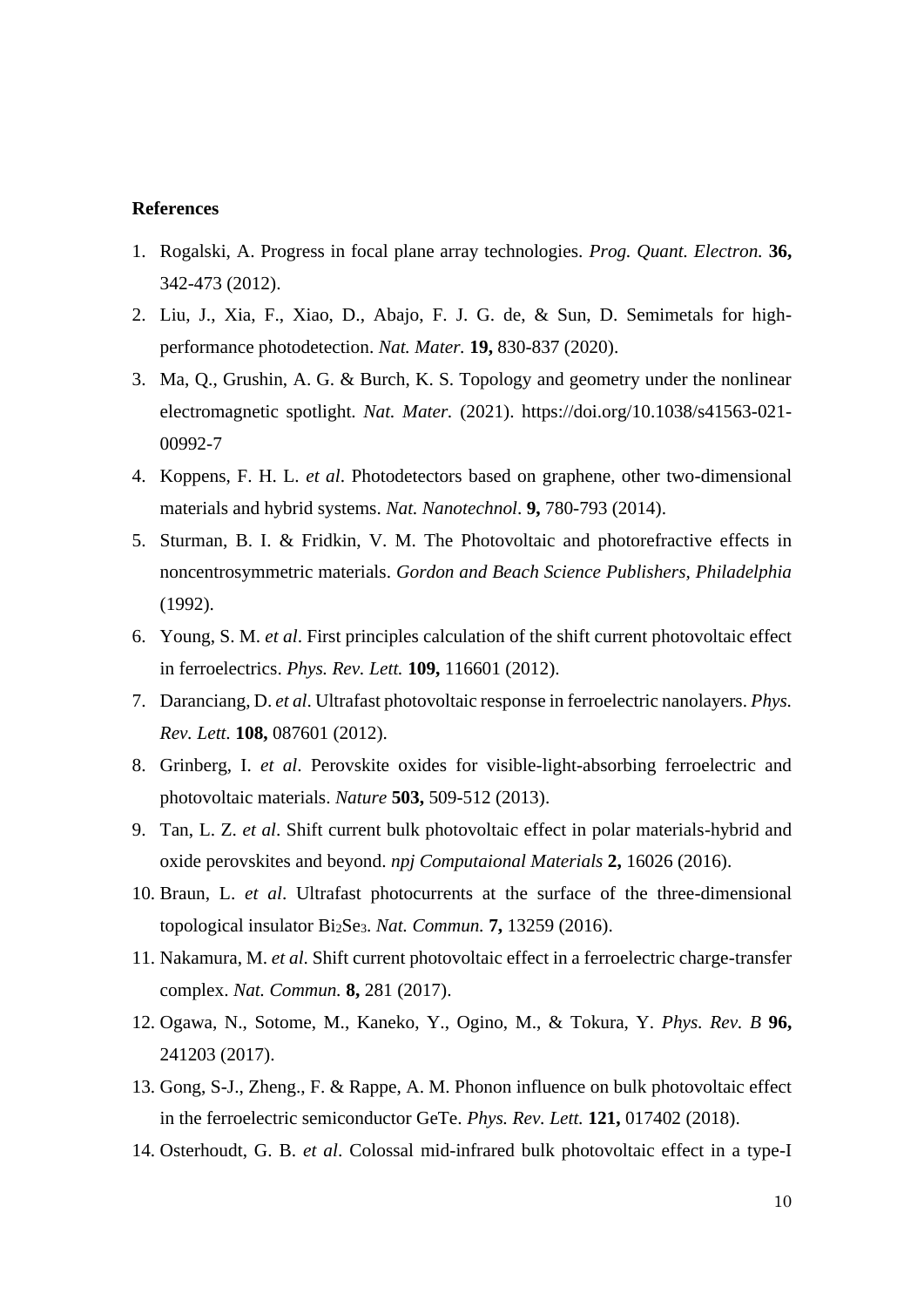Weyl semimetal. *Nat. Mater.* **18,** 471-475 (2019).

- 15. Ma, J. *et al*. Nonlinear photoresponse of type-II Weyl semimetals. *Nat. Mater.* **18**, 476-481 (2019).
- 16. Nakamura, M. *et al*. Non-local photocurrent in a ferroelectric semiconductor SbSI under local photoexcitation. *Appl. Phys. Lett.* **116,** 122902 (2020).
- 17. Hatada, H. *et al*. Defect tolerant zero-bias topological photocurrent in a ferroelectric semiconductor. *Proc. Natl. Acad. Sci.* **117,** 20411-20415 (2020).
- 18. Xiao, D., Chang, M-C., & Niu, Q. Berry phase effects on electronic properties. *Rev. Mod. Phys.* **82,** 1959 (2010).
- 19. Nagaosa, N., Sinova, J., Onoda, S., MacDonald, A. H. & Ong, N. P. Anomalous Hall effect. *Rev. Mod. Phys.* **82**, 1539–1592 (2010).
- 20. Morimoto, T & Nagaosa, N. Topological nature of nonlinear optical effects in solids. *Sci. Adv.* **2,** e1501524 (2016).
- 21. Wu, L. *et al*. Giant anisotropic nonlinear optical response in transition metal monopnictide Weyl semimetals. *Nat. Phys.* **13,** 350-355 (2017).
- 22. Ahn, J., Guo, G.-Y. & Nagaosa, N. Low-frequency divergence and quantum geometry of the bulk photovoltaic effect in topological semimetals. *Phys. Rev. X* **10**, 041041 (2020).
- 23. Fregoso, B. M., Morimoto, T. & Moore, J. E. Quantitative relationship between polarization differences and the zone-averaged shift photocurrent. *Phys. Rev. B* **96,** 075421 (2017).
- 24. Vanderbilt, D & King-Smith, R. D. Electric polarization as a bulk quantity and its relation to surface charge. *Phys. Rev. B* **48,** 4442-4445 (1993).
- 25. Resta, R. Macroscopic polarization in crystalline dielectrics: the geometric phase approach. *Rev. Mod. Phys.* **66,** 899-915 (1994).
- 26. Morimoto, T. & Nagaosa, N. Topological aspects of nonlinear excitonic processes in noncentrosymmetric crystals. *Phys. Rev. B* **94,** 035117 (2016).
- 27. Morimoto, T. & Nagaosa, N. Shift current from electromagnon in multiferroics. *Phys. Rev. B* **100,** 235138 (2019).
- 28. Cohen, R. Origin of ferroelectricity in perovskite oxides. *Nature* **358,** 136- 138 (1992).
- 29. Ghosez, Ph., Gonze, X., & Michenaud, J. P. First principle calculations of dielectric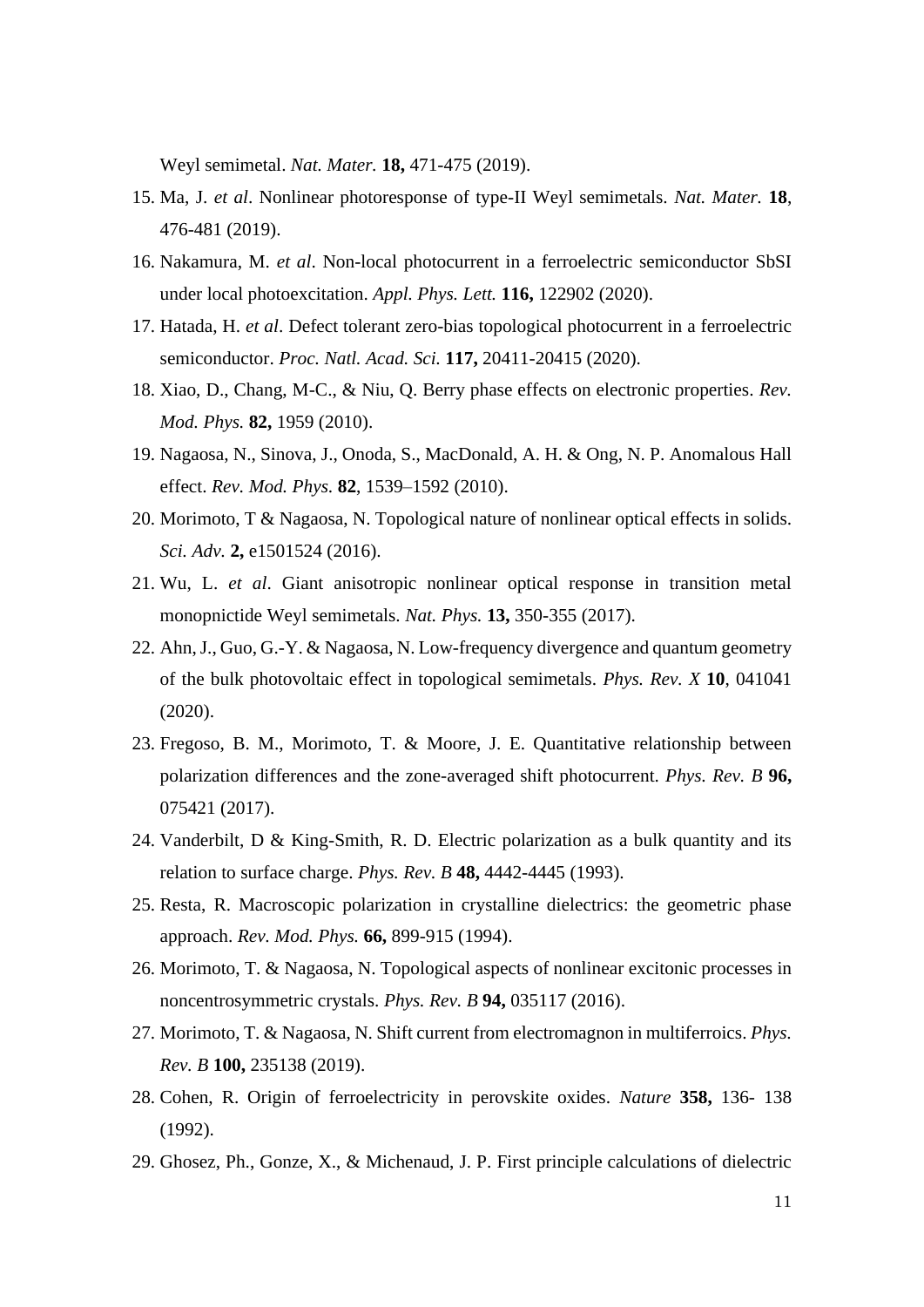and effective charge tensors in barium titanate. *Ferroelectrics* **153,** 91 (1994).

- 30. Luspin, Y., Servoin, J. L., & Grvais, F. Soft mode spectroscopy in barium titanate. *J. Phys. C* **13,** 3761 (1980).
- 31. Hoshina, T. *et al*. Terahertz dielectric response of single-domain BaTiO<sup>3</sup> measured by far-infrared spectroscopic ellipsometry. *Jpn. J. Appl. Phys.* **53,** 09PD03 (2014).
- 32. Hlinka, J. *et al*. Coexistence of the phonon and relaxation soft modes in the terahertz dielectric response of tetragonal BaTiO3. *Phys. Rev. Lett.* **101,** 167402 (2008).
- 33. Koch, W. T. H., Munser, R., Ruppel, W. & Würfel, P. Anomalous photovoltage in BaTiO3. *Ferroelectrics* **13,** 305-307 (1976).
- 34. Koch, W. T. H., Munser, R., Ruppel, W. & Würfel, P. Bulk photovoltaic effect in BaTiO3. *Solid State Communications* **17,** 847 (1975).
- 35. Fei, R., Tan, L. Z. & Rappe, A. M. Shift-current bulk photovoltaic effect influenced by quasiparticle and exciton. *Phys. Rev. B* **101,** 045104 (2020).
- 36. Spanier J. E. *et al*. Power conversion efficiency exceeding the Shockley-Queisser limit in a ferroelectric insulator. *Nat. Photon.* **10,** 611-616 (2016).
- 37. Gu, Z. *et al*. Mesoscopic free path of nonthermalized photogenerated carriers in a ferroelectric insulator. *Phys. Rev. Lett.* **118,** 096601 (2017).
- 38. Glass, A. M., Linde, D. von der & Negran, T. J. *Appl. Phys. Lett.* **25,** 233 (1974).
- 39. Parker, D. E., Morimoto, T. Orenstein, J. & Moore, J. E. Diagrammatic approach to nonlinear optical response with application to Weyl semimetals. *Phys. Rev. B* **99,** 045121 (2019).
- 40. Coulter, J. *et al*. Uncovering electron-phonon scattering and phonon dynamics in type-I Weyl semimetals. *Phys. Rev. B* **100,** 220301 (2019).
- 41. Luo, L. *et al*. A light-induced phononic symmetry switch and giant dissipationless topological photocurrent in ZrTe5. *Nat. Mater.* **20,** 329 (2021).
- 42. Kaneko, Y. & Tokura, Y. Floating zone furnace equipped with a high power laser of 1 kW composed of five smart beams. *J. Cryst. Growth* **533,** 125435 (2020).
- 43. Hirori, H., Doi, A., Blanchard, F. & Tanaka, K. Single-cycle terahertz pulses with amplitude exceeding 1 MV/cm generated by optical rectification in LiNbO<sub>3</sub>. *Appl. Phys. Lett.* 98, 091106 (2011).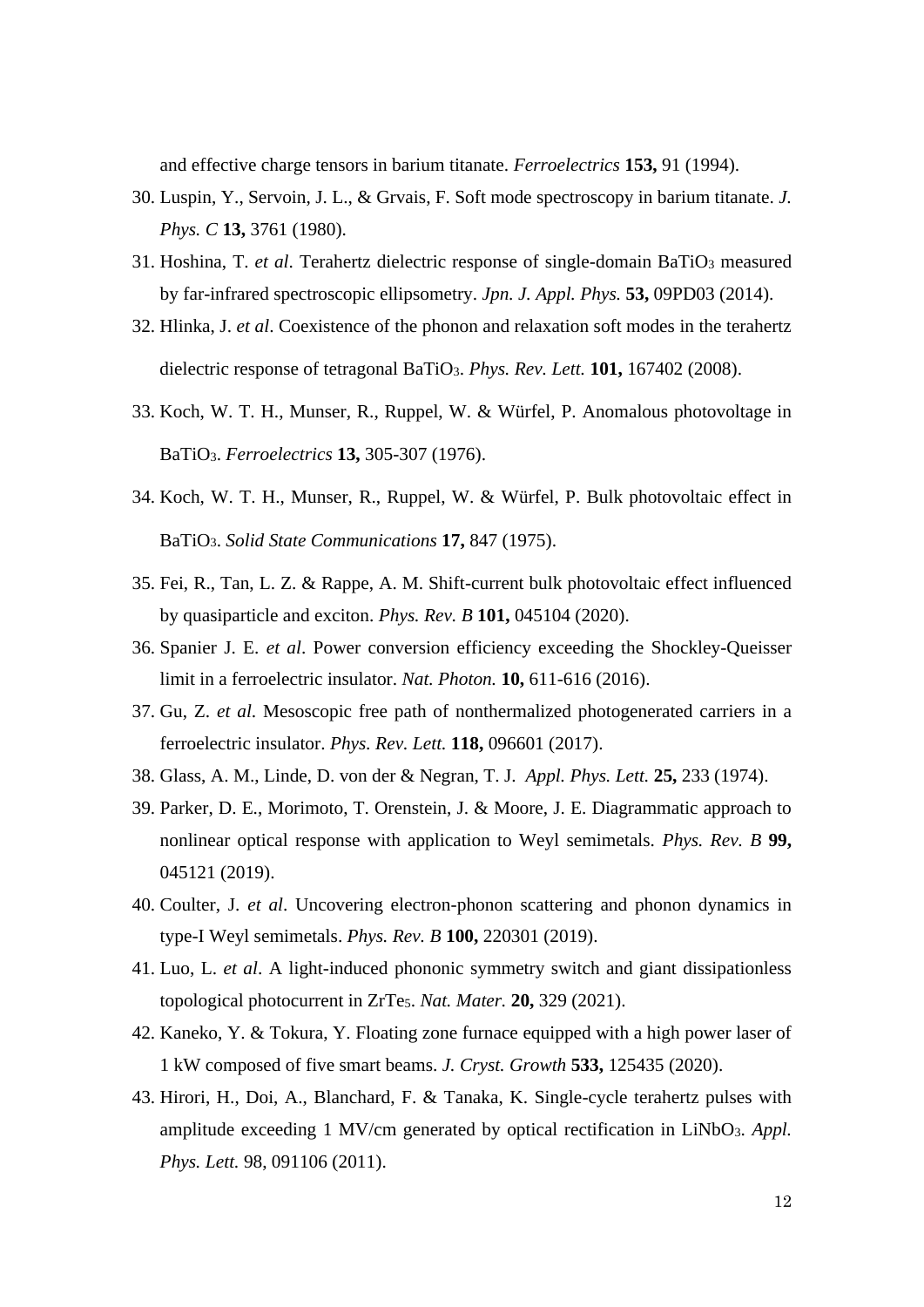44. Cardona, M. Optical properties and band structure of SrTiO<sup>3</sup> and BaTiO3. *Phys. Rev.* **140,** A651 (1965).

### **Acknowledgement**

We thank S. Sawamura, M. Ogino and J. Fujioka for experimental help. G.-Y.G thanks Samual Poncé for helpful communications on the EPW program. This work was partially supported by JST CREST (JPMJCR16F1 and JPMJCR1874). N.N. is supported by JSPS KAKENHI Grant numbers 18H03676. Y. Takahashi is supported by JSPS KAKENHI Grant numbers 21H01796. G.-Y.G is supported by the Ministry of Science and Technology, the National Center for High-performance Computing and the Center for Emergent Materials and Advanced Devices, National Taiwan University, Taiwan.

# **Author contributions**

N.N., Y. Tokura and Y. Takahashi conceived the project. Y.O., N.O. and Y. Takahashi performed the optical measurement and analysed the data with assistance of M.N. and M.K. Y.K. grew the single crystal. T.M. and N.N. developed the theory. G.-Y.G. performed the first-principles calculation. Y.O., T.M., N.O., N.N., Y. Tokura, and Y. Takahashi discussed and interpreted the results with inputs from other authors. Y.O., T.M. and Y. Takahashi wrote the manuscript with assistance of other authors.

# **Additional information**

**Competing interests:** The authors declare no competing interests.

### **Methods**

**Single crystal growth.** The single crystalline samples of Ba0.97Sr0.03TiO3 were grown by the laser floating zone method<sup>42</sup>. Here, Sr is dilutely doped for a technical reason; a largesize single crystal can be acquired by avoiding the incorporation of hexagonal (nonperovskite) crystal structural phase during the crystal growth.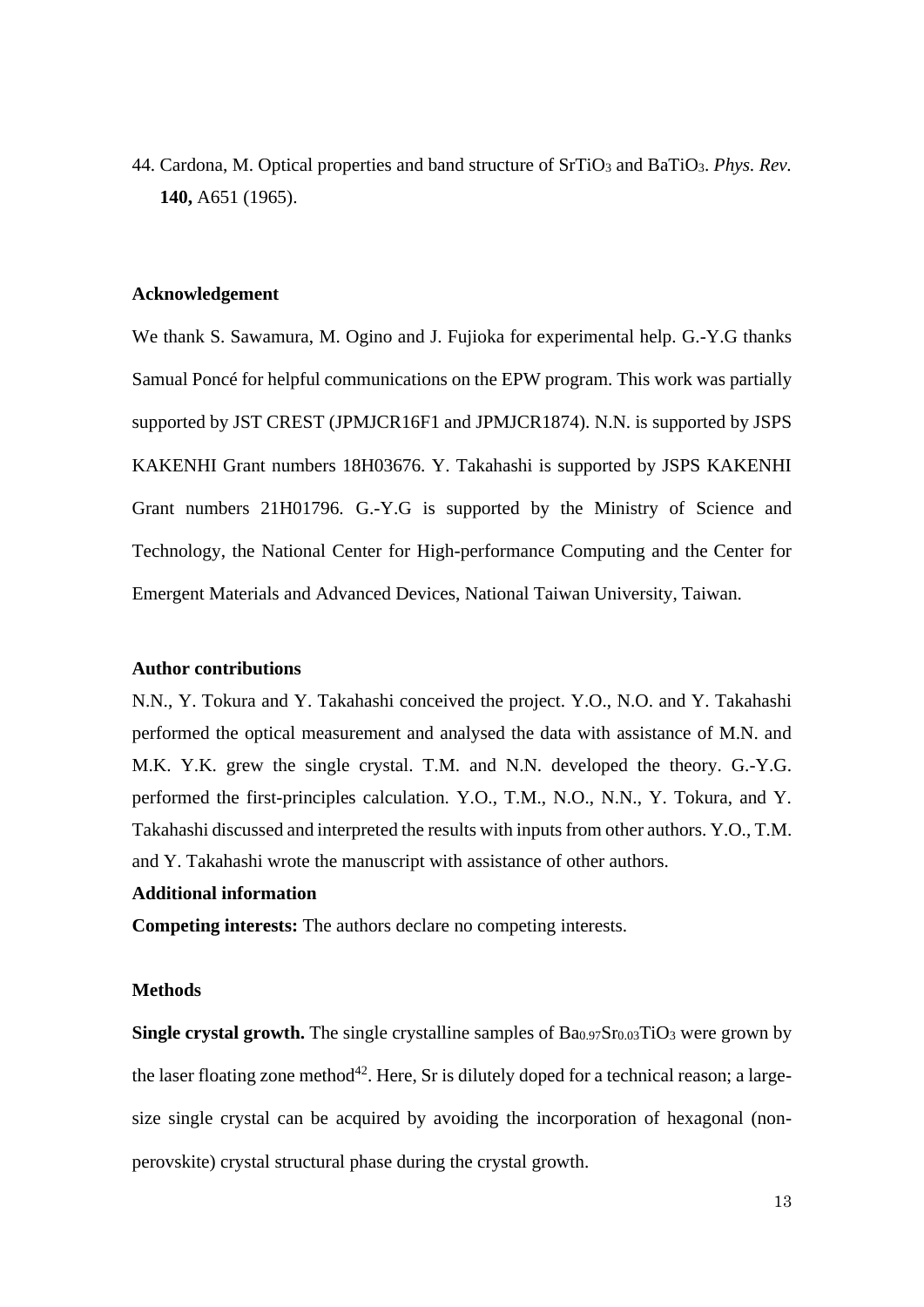**Electric polarization measurement.** The electric polarization is deduced by measuring the pyroelectric current with increasing the temperature. The single-domain state is stabilized by the field cooling from  $\sim$  410 K well above  $T_c$  with application of the electric field of  $\pm 2.85$  kV/cm.

**Intense terahertz pulse generation.** For a light source, we used a regenerative amplified Ti:sapphire laser system with the pulse energy of 5 mJ, the pulse duration of 100 fs, the repetition rate of 1 kHz, and the centre wavelength of 800 nm. The intense terahertz pulses were generated by the tilted-pulse front method with a  $LiNbO<sub>3</sub>$  crystal<sup>43</sup>. The spot size was about 1 mm. The time waveform of the terahertz pulse is measured by the electrooptic (EO) sampling technique with using a ZnTe (110) crystal. The intensity of the terahertz light is controlled by using the wire grid polarizers. Except for investigating the terahertz-electric-field dependence (Fig. 2e), we use the terahertz pulse with the maximal intensity shown in Fig. 1f. The terahertz power is estimated by using a power meter (T-RAD, GENTEC-EO).

**Ultraviolet light generation.** We used the second harmonic generation of the nearinfrared/visible light from an optical parametric amplifier pumped by a Yb-based amplified laser with the pulse energy of 0.833 mJ, the pulse duration of  $\sim$  140 fs and the repetition rate of 6 kHz. The spot size was about 1 mm

**Pulsed photocurrent measurement.** We measured the pulsed photocurrent signal for each light pulse by using an oscilloscope. The bandwidth of the preamplifier was 200 MHz. The sample size is typically  $2.5x3x1$  mm<sup>3</sup>. We shined the light at the centre of the sample and carefully covered the electrodes with the aluminium foil to eliminate the spurious effects. The photocurrent pulse duration is determined presumably by the bandwidth of the preamplifier (200 MHz), as indicated by the duration of the main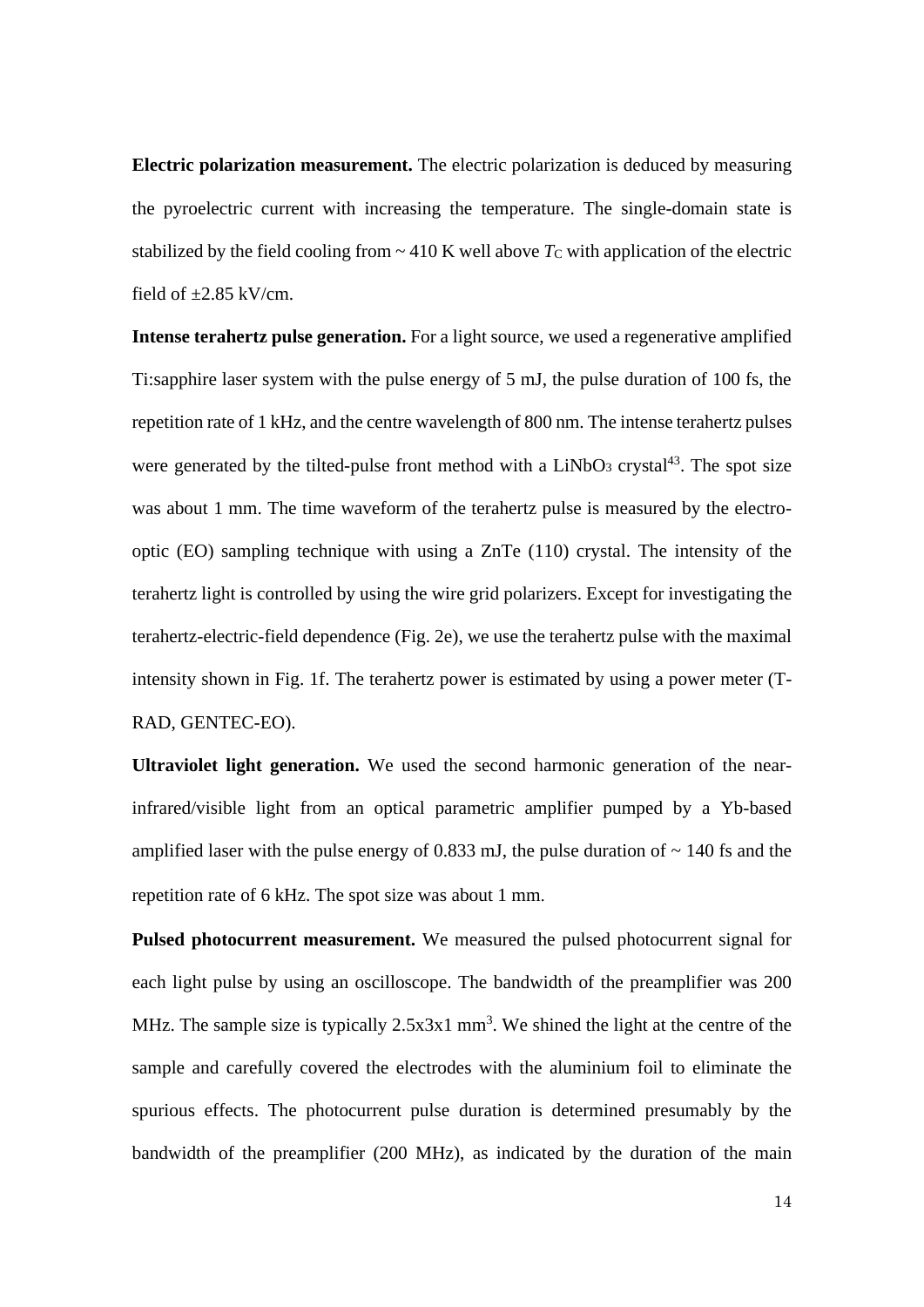photocurrent pulse  $({\sim} 5 \text{ ns})$ . Meanwhile, we also observe the similar-shaped secondary and even tertiary pulse signals, leading to more broadened pulse. These parasitic signals are known as the ringing effect, which inevitably occurs for a short electrical pulse due to the parasitic capacitances and inductances (and impedance mismatch) in the circuit. We note that this oscillatory parasitic signal is not relevant to the piezoelectric effect induced by the coherent phonon excitation because the same waveform of transient photocurrent is observed for UV pulse excitations (Extended Data Fig. 3).

**Optical conductivity and absorption spectra.** Polarized optical conductivity and absorption spectra above 0.07 eV were obtained through the Kramers-Kronig analysis of the reflectivity spectra. We measured the reflectivity spectra using a Fourier-transformtype spectrometer in the infrared region above 0.07 eV and a mononchromator-type spectrometer in the visible and ultraviolet regions below 4.1 eV. The reflectivity data above 4.1 eV were taken from ref. 44.  $\sigma_{aa}$  and  $\sigma_{cc}$  spectra below 0.07 eV were calculated from the dielectric constants shown in ref. 31 and ref. 32, respectively.

**Contribution from the photo-thermal effect.** The transient light-induced heating changes the ferroelectric polarization, which leads to the pyroelectric current. This photothermal effect might contribute to the apparent photocurrent. However, the presently observed photocurrent via the soft phonon excitations is verified to involve least pyroelectric-current component, as we discuss below.

We perform a comparative experiment to evaluate the pyroelectric current directly. We fabricate the 100-nm-thick AuPd film on top of the single-ferroelectric-domain BaTiO<sub>3</sub> sample (Extended Data Fig. 2a and 2b). The film almost totally absorbs the irradiated light except for the reflection loss  $\sim$  50 % (transmittance is less than 0.2 %), therefore the light pulse can be regarded as the heat pulse for the sample. In Extended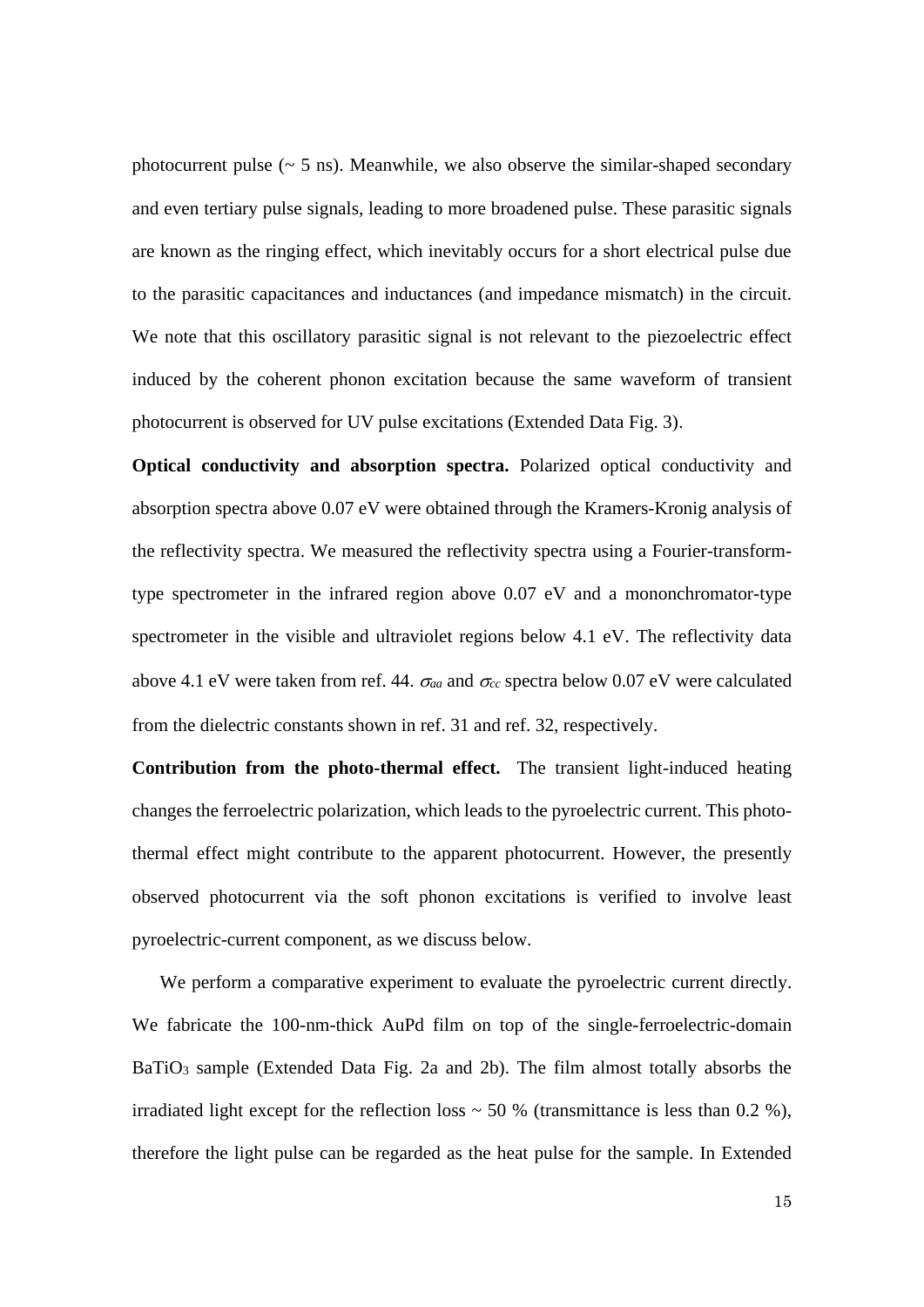Data Fig. 2c, we compare the pulsed photocurrents divided by the absorbed light power, *J*/*I*<sub>abs</sub>, for the BaTiO<sub>3</sub> without and with the AuPd film under the 400-nm pulse irradiation. We also show the absorbed power dependence of these photocurrent responses in Extended Data Fig. 2d. Therefore, the photovoltaic effect for the BaTiO<sup>3</sup> with the AuPd film is negligible compared with that for bare  $BaTiO<sub>3</sub>$ , which demonstrates that the photothermal effect can be neglected in the present experiment. In addition, we measure the temperature dependence of the photocurrent for the AuPd coated crystal, which shows a steep enhancement near the transition temperature as expected for the pyroelectric current (Extended Data Fig. 2e). Contrary to this, the observed photocurrent via the soft phonon excitations shows a much (more than 25 times) larger magnitude (Extended Data Fig. 2d) and a moderate temperature dependence toward  $T_c$  (Fig. 2d) than the pyroelectric current, corroborating its shift current origin with the least photo-thermal pyroelectric-current component.

Finally, we estimate the possible photothermal effect owing to the light-induced heating. The increase of the sample temperature  $\Delta T$  for the illumination place is estimated to be  $I_{\text{abs}}/(CV\rho) = 9.5 \times 10^{-3} \text{ K}$ , where *C*,  $I_{\text{abs}}$ , *V* and  $\rho$  are the heat capacity, absorbed power, sample volume where the light is absorbed and density of the crystal, respectively. The integrated pyroelectric current is calculated as  $\Delta T \times |dP/dT| \times S = 0.033$  pC, where *S* represents the cross section of excitation area*.* Note that here we omit the diffusion of excited phonon and heat, which substantially reduces the pyroelectric current, so that this estimation gives the upper limit of pyroelectric current. In fact, the experimentally observed pyroelectric current (Extended Data Fig. 2d) is as large as 20 % of this estimated upper limit. Both upper limit and observed pyroelectric current cannot account for the phonon-induced photocurrent  $\sim 0.15$  pC (Fig. 2f). Therefore, we can conclude that the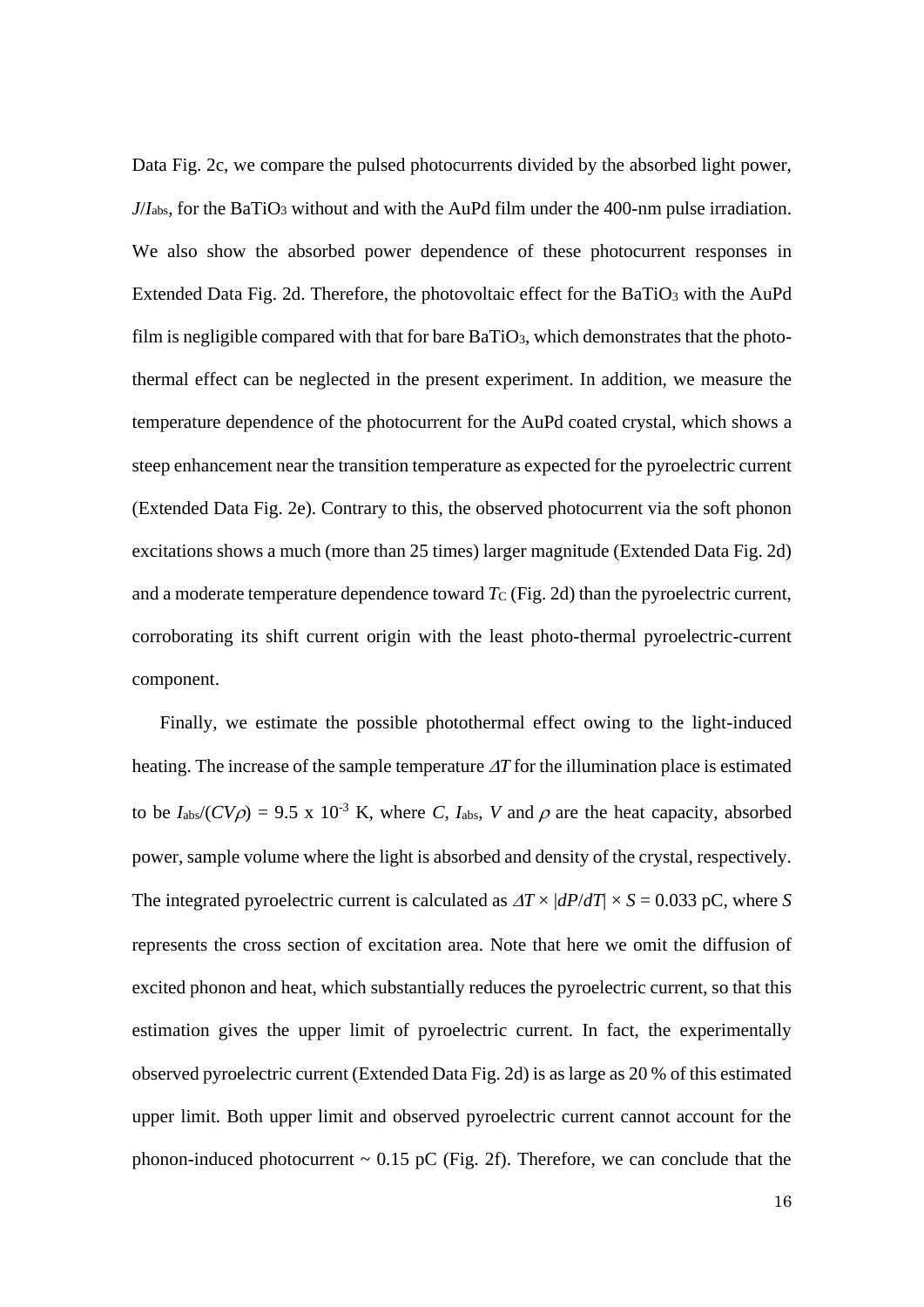most part of photocurrent arises from the BPVE of soft phonon excitation.

**Evaluation of the nonlinear optical conductivity and Glass coefficient.** The photocurrent response can be characterized by the second-order nonlinear optical conductivity  $\sigma^{(2)}$ <sub>*ijj*</sub> and Glass coefficient *G<sub>ijj</sub>*. The total current *J<sub>i</sub>* is described for the incident light normal to the sample surface by<sup>6</sup>,

$$
J_i = \frac{\sigma_{ijj}^{(2)}}{\alpha_j} E_j^2 w = G_{ijj} i_{\text{abs}} w,
$$

where  $\alpha_j$  is the absorption coefficient polarized along the *j* axis,  $E_j$  is the electric field of light along the *j* axis, *i*abs is the absorbed power density of the light, and *w* is the width of the sample surface. Since the original ultrafast shift current pulse induced inside the material should be much attenuated through the electrical circuit given the limited bandwidth of the preamplifier (200 MHz), we discussed the  $\alpha_j J^P$ <sub>*i*</sub>/*I*<sub>abs</sub> and  $J^P$ <sub>*i*</sub>/*I*<sub>abs</sub>, which can quantify  $\sigma^{(2)}$ <sub>*ijj*</sub> and *G*<sub>*ijj*</sub>, respectively. *J*<sup>*P*</sup><sub>*i*</sub> and *I*<sub>abs</sub> denote the peak value of the photocurrent pulse flowing along the *i* axis and the absorbed light power, respectively. We note that, because we used the same sample width *w* and the same spot size of the light, we can discuss in terms of  $I_{\text{abs}}$  as well as  $i_{\text{abs}}$ . In addition, the light is totally absorbed for the present thick sample (thickness  $\sim$  1 mm) except for the reflection loss, and therefore, the absorbed light power  $I_{\text{abs}}$  can be calculated from  $I(1-R)$ , where  $I$  and  $R$ denote the irradiated light power and the reflectivity of the sample, respectively.

**Data availability.** The data that support the plots of this study are available from the corresponding author upon reasonable request.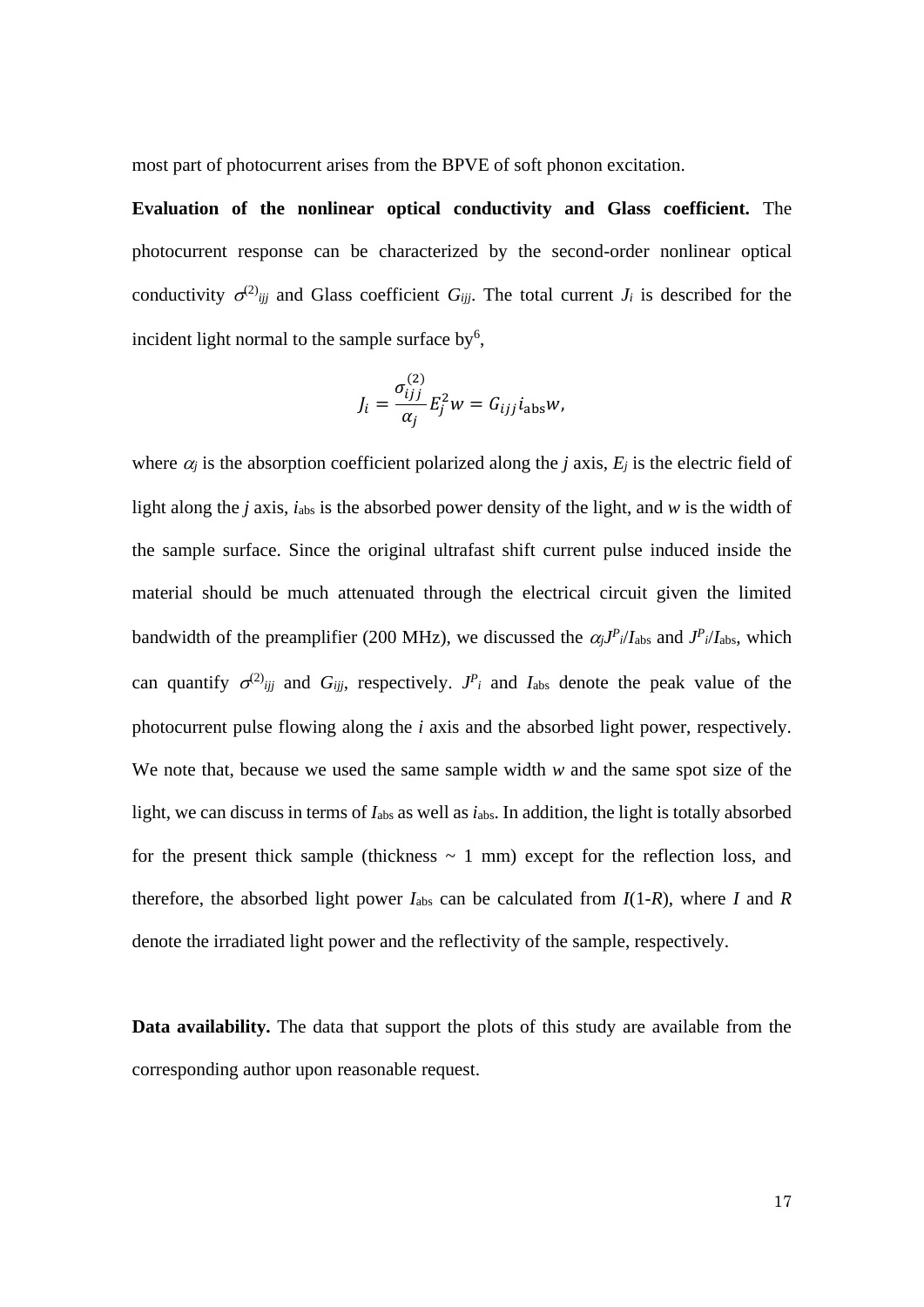



**Fig. 1| Static and dynamical ferroelectric nature of tetragonal BaTiO3. a,** The crystal structure of the tetragonal phase of BaTiO3. **b,** Temperature dependence of the spontaneous electric polarization along the  $c$  axis.  $E_{pole}$  represents the poling field.  $c$ , Schematic illustrations of two kinds of soft phonon modes; relaxational mode for *E*||*c* (left) and Slater mode for  $E||a$  (right). **d**, The imaginary part of the terahertz dielectric constants,  $\varepsilon_a$ <sup>"</sup> (red curve) and  $\varepsilon_c$ <sup>"</sup> (blue curve) in the tetragonal phase at room temperature.  $\varepsilon_a$ <sup>"</sup> and  $\varepsilon_c$ <sup>"</sup> spectra are reproduced from refs. 31 and 32, respectively.  $\varepsilon_a$ <sup>"</sup> is multiplied by a factor of 0.05 for clarity. **e**, The optical conductivity spectra,  $\sigma_{aa}$  (red curve) and  $\sigma_{cc}$ (blue curve), in the wide energy range. The data below 0.1 eV are multiplied by a factor of 3 for clarity. **f,** The spectral amplitude of the terahertz electric field used in this study. (Inset) Time waveform of the terahertz light pulse.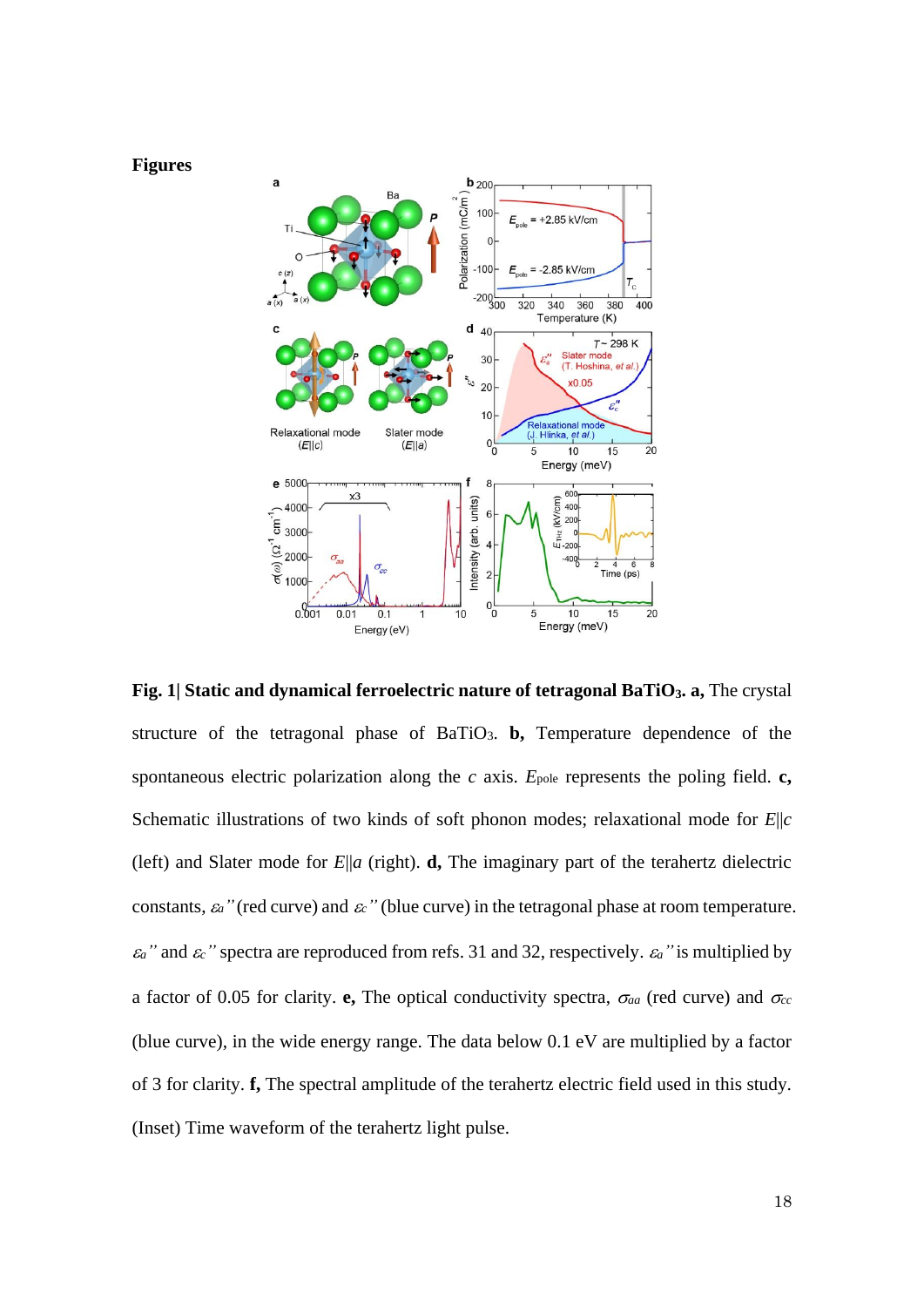

**Fig. 2| Terahertz bulk photovoltaic effect. a,** Schematic illustration of the experimental setup. **b,c,** Pulsed photocurrent for *E*||*c* (**b**) and *E*||*a* (**c**). In **b** (**c**), the red (magenta) and blue (light blue) solid curves represent the data at 303 K for +*P* and –*P* states, respectively. Photocurrent responses for *E*||*c* and *E*||*a* correspond to the *zzz* and *zxx* components of nonlinear optical conductivity, respectively. The gray curve in **b** represents the photocurrent for the multi-domain state after zero field cooling (ZFC). **d,** Temperature dependence of the peak values of photocurrents for the Slater mode and the relaxational mode. Red (magenta) and blue (light blue) circles denote the *zzz* (*zxx*) components of nonlinear optical conductivity for +*P* and -*P* states, respectively. **e,** Terahertz electric field dependence of the peak value of the photocurrent (red circles) in the log-log scale. The blue line represents the fitting curve using  $E^2$ . **f**, Transient photocurrent response on the long time scale (green curve) and the corresponding integrated current (orange curve). **g,** The bias-voltage dependence of the peak values of the photocurrent pulses for  $+P$  (red circles) and –*P* (blue circles) states.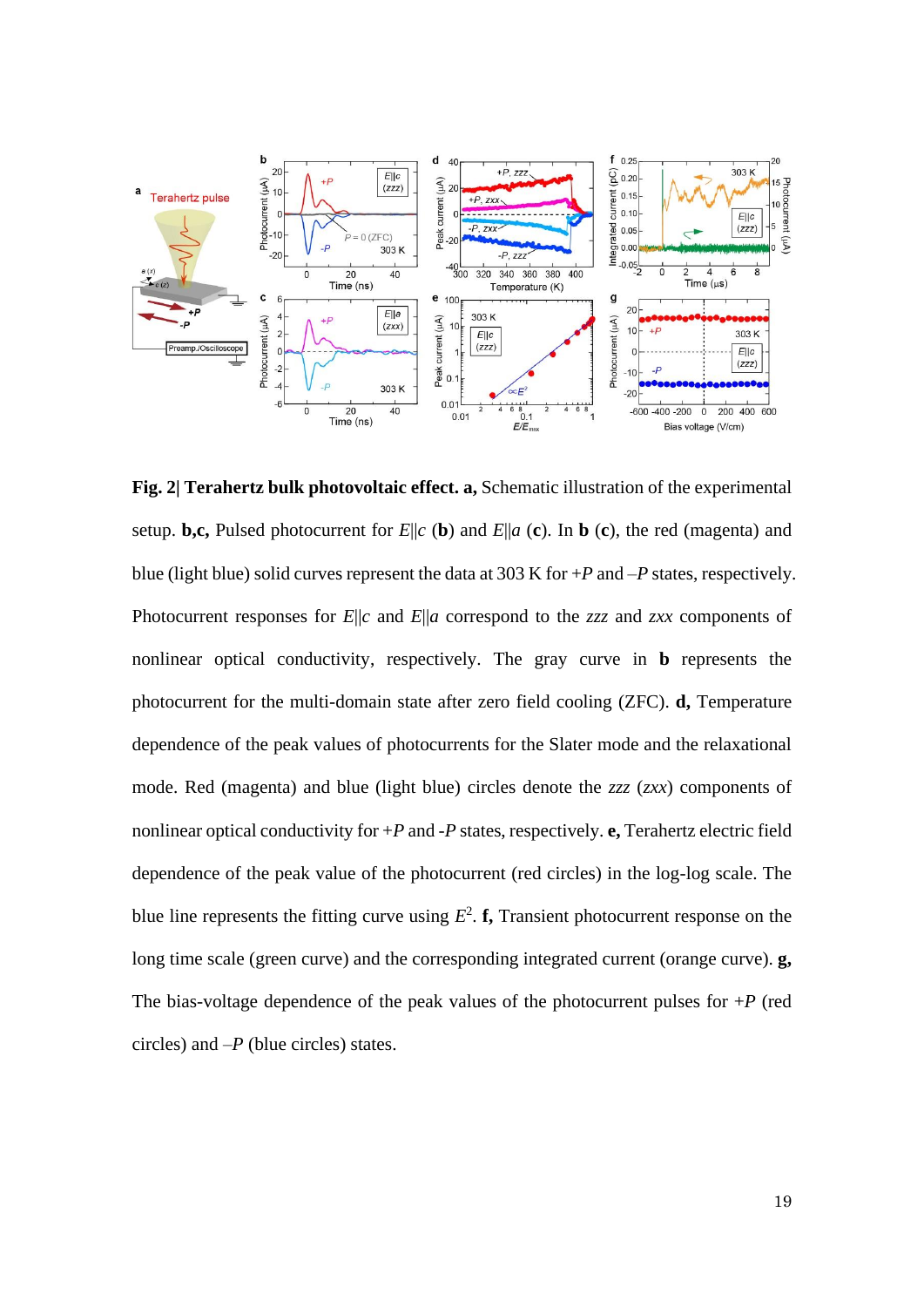

**Fig. 3| Nonlinear optical conductivity spectra for phonon and electronic excitations. a,b,** *zxx* (red circles) and *zzz* (blue circles) components of  $\alpha J^P/I_{\text{abs}}$ , which respectively quantify the nonlinear optical conductivities  $\sigma^{(2)}_{z}$  and  $\sigma^{(2)}_{z}$  in terahertz (a) and visible/ultraviolet regions (b).  $\alpha$ ,  $J^P$ , and  $I_{\text{abs}}$  represent the absorption coefficient, peak value of pulsed photocurrent and absorbed light power, respectively. In calculating the terahertz  $\alpha J^P/I_{\text{abs}}$ , we used the  $\alpha$  at 4 meV obtained from refs. 31 and 32. The horizontal bars shown in the panel **a** denote the bandwidth of the terahertz light. On the right axis of the panel **b**, we show the absorption spectra  $\alpha_x$  (red curve) and  $\alpha_z$  (blue curve).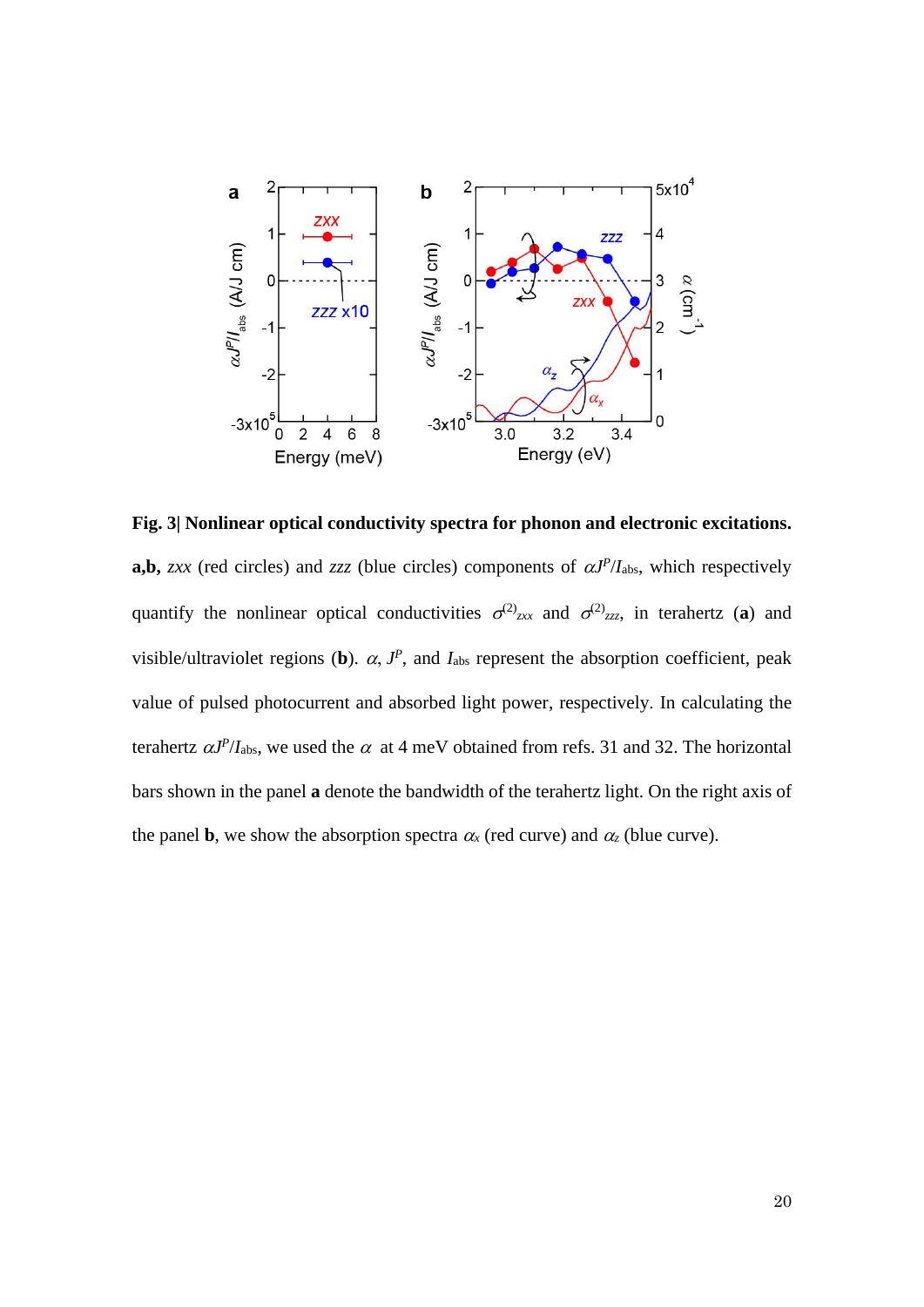

**Fig. 4| The shift current conductivity from first-principles calculations. a,** Calculated shift current response due to the phonon excitation with broadening  $\Gamma = 10$  meV. **b**, Calculated shift current response due to the electronic excitation with carrier life-time broadening  $\Gamma = 0.1$  eV. *E* and  $E_g$  shown in the horizontal axis of **b** represent the photon energy and band gap, respectively. Here we define the photocurrent opposite to the electric-polarization direction as the positive sign.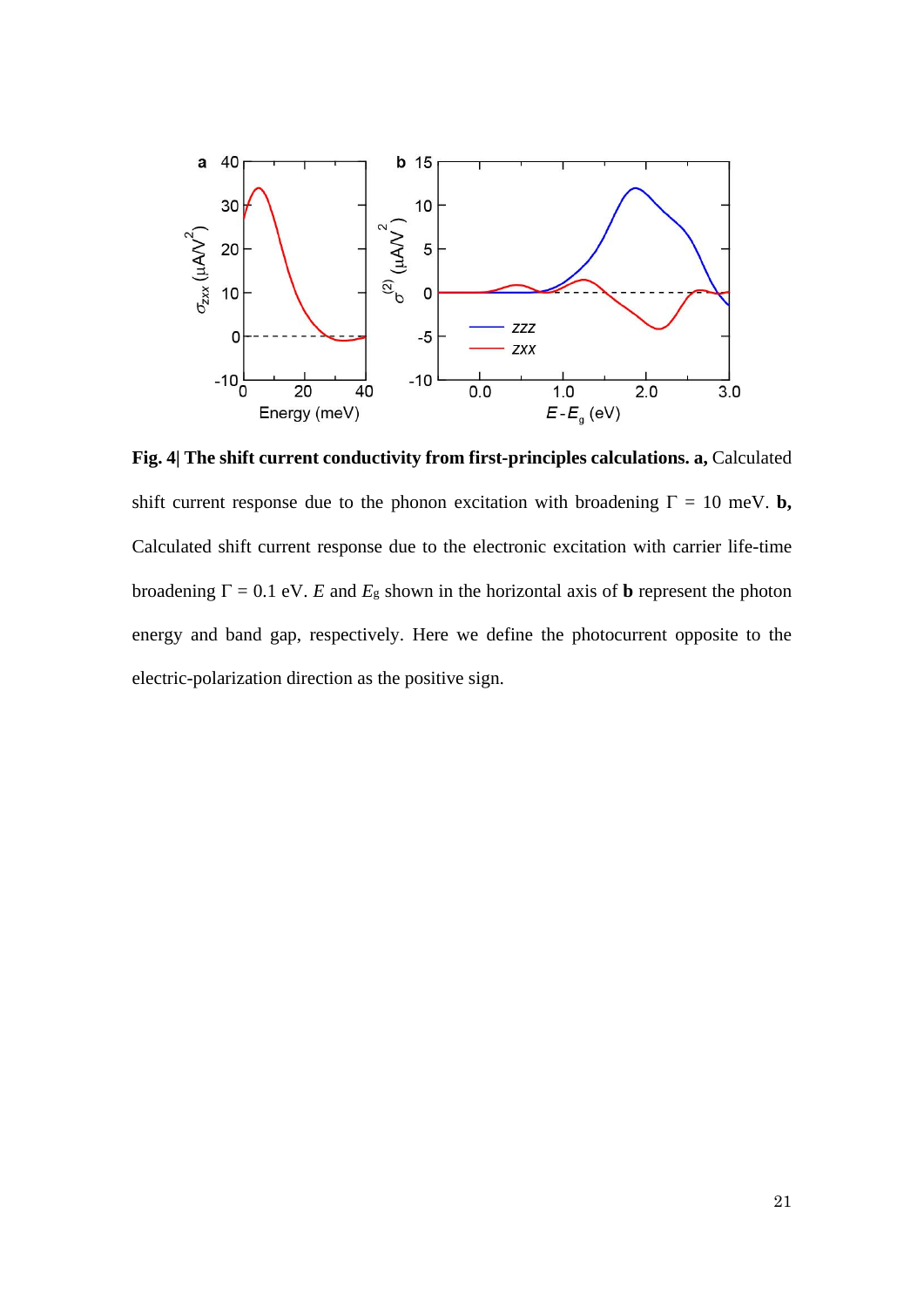

**Extended Data Fig. 1| Light-polarization dependence of the photocurrent. a,**  Schematic illustration of the experimental setup. The  $\theta$  represents the angle between the terahertz electric field and [001] axis. The photocurrent along [001] axis is measured. **b,**  Polarization dependence of the photocurrent (red circles). The blue curve represents the fitting curve using  $j_0 + j_1 \cos 2\theta$ .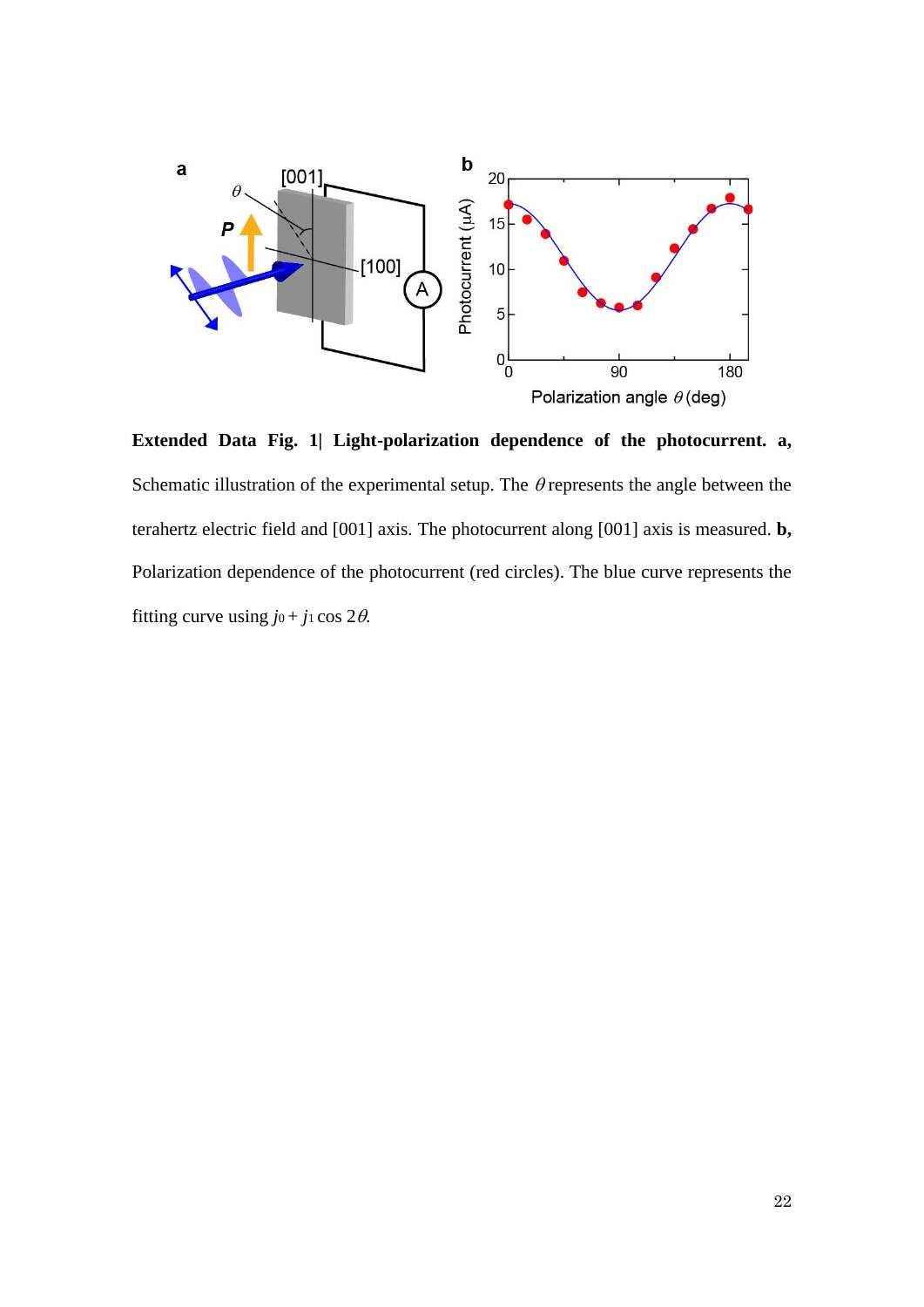

**Extended Data Fig. 2 Contribution from photothermal effect. a, The picture of the** sample. We fabricated the 100-nm-thick AuPd film on top of the single-ferroelectricdomain BaTiO3. **b,** Schematic illustration of experimental setup. **c,** Time traces of *J*/*I*abs for single-domain BaTiO<sub>3</sub> at room temperature without (red curve) and with (blue curve) AuPd films, where *J* represents the pulsed photocurrent. We measured the *zzz* component under the 400-nm pulse irradiation. **d,** The absorbed power dependence of the photocurrent for uncoated BaTiO<sub>3</sub> crystal with the terahertz excitation (red circles) and AuPd coated one (blue circles). **e,** Temperature dependence of the photocurrent for the coated crystal.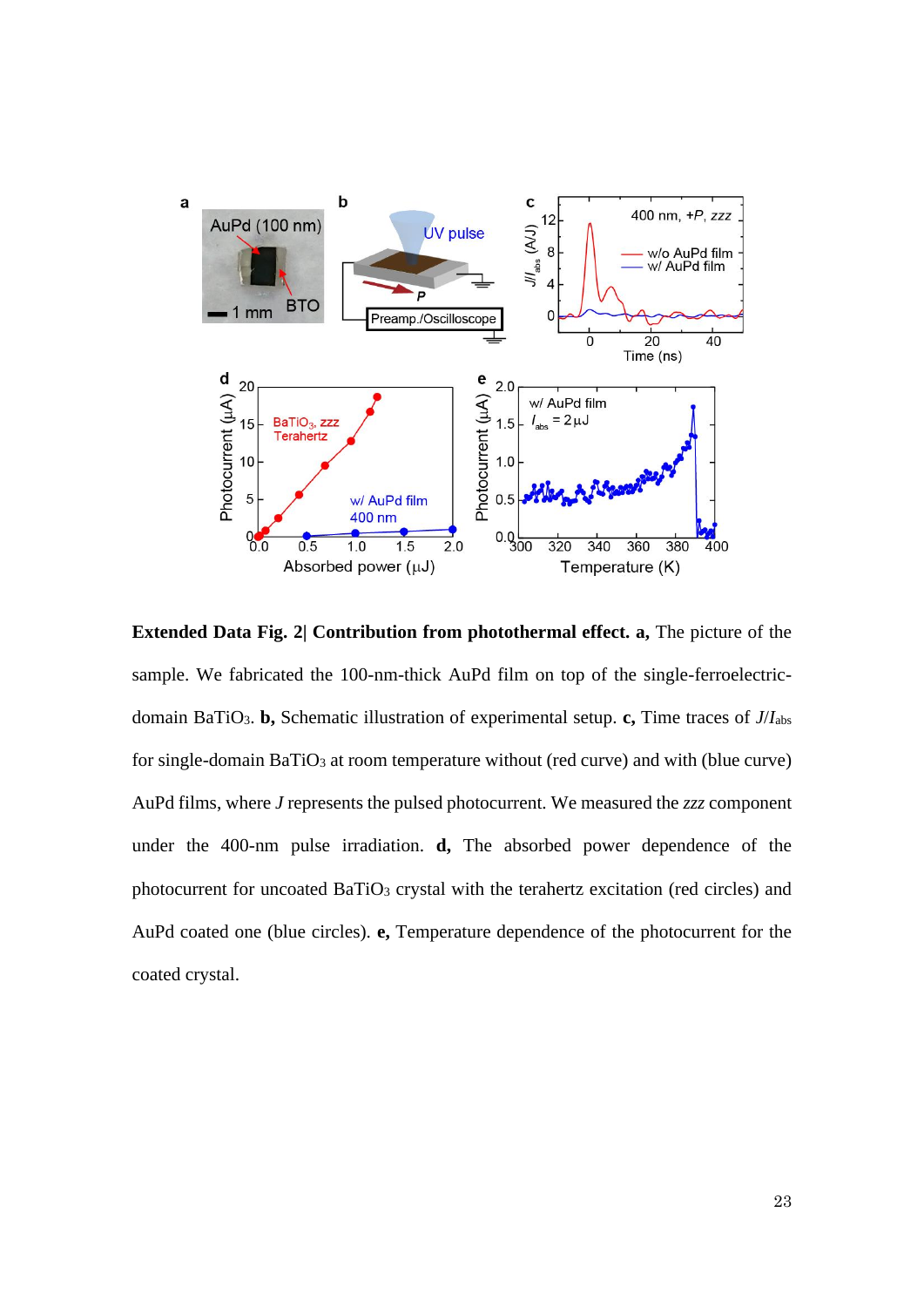

**Extended Data Fig. 3| Photocurrent response for the electronic excitation. a,b,** The time trace for the *zxx* (**a**) and *zzz* (**b**) components of *J*/*I*abs for each excitation energy in the single ferroelectric domain (+*P*) state.